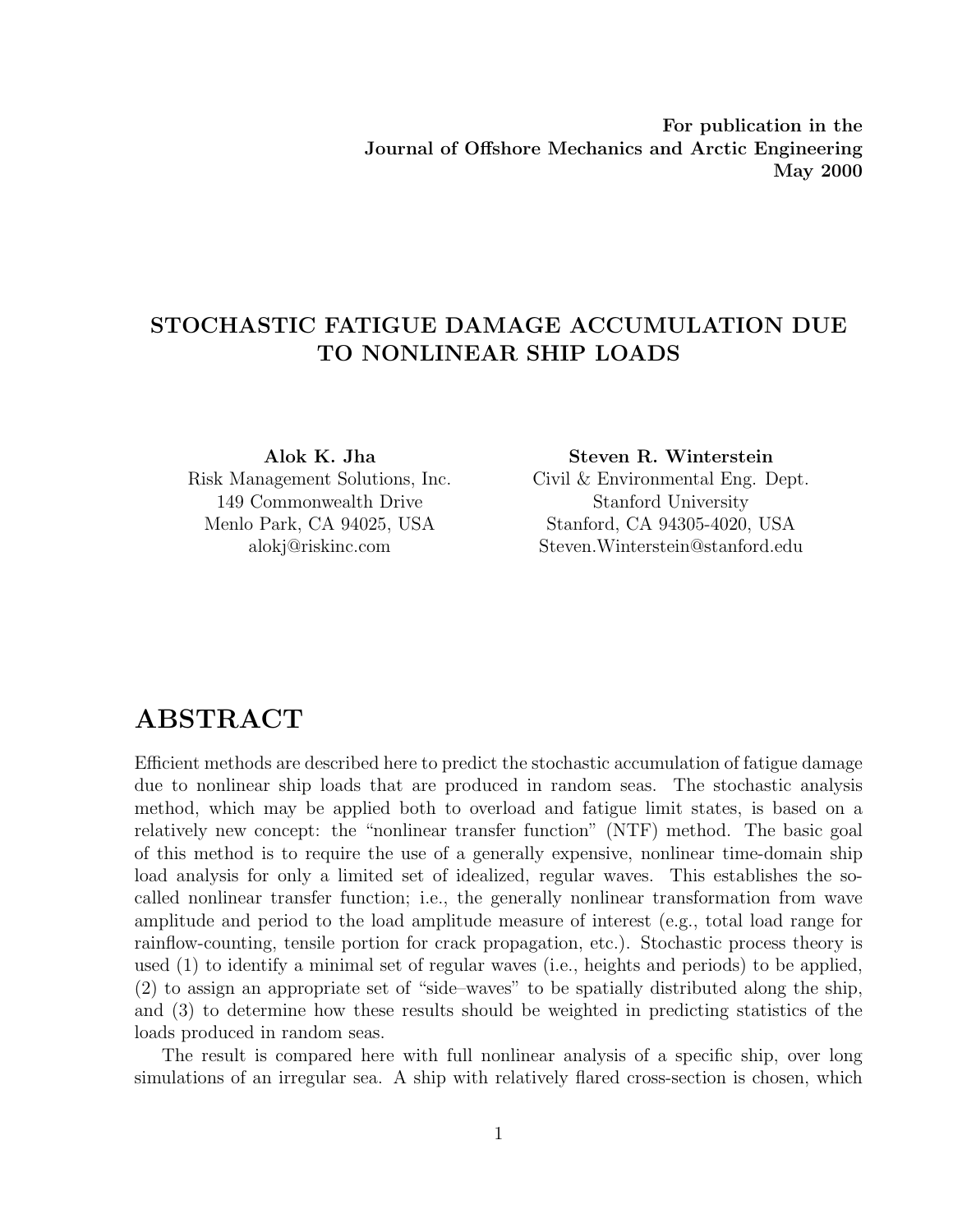shows marked nonlinearity and hence asymmetry in its positive and negative (sag and hog) mid-ship bending moment. The NTF method is shown to accurately predict the results of the long nonlinear simulations. This suggests the potential for considerable reduction in analysis costs: time-domain analysis over many cycles of an irregular sea is replaced by a limited number of regular wave analyses.

# **INTRODUCTION**

To predict ship loads and resulting responses, there is an ongoing trend toward increasingly detailed, numerically complex analysis methods (e.g.,[10–12, 15]). This increased numerical detail does not come without cost, however. In practice this computational expense may result in a fairly limited "budget" of input wave conditions that can feasibly be analyzed. This constraint may be particularly burdensome when predicting long-run fatigue behavior, which depends on the accumulated effect of many random stress cycles over many steadystate ocean conditions ("seastates").

We therefore propose a relatively efficient method to estimate long-run fatigue statistics from a limited set of nonlinear time domain analyses. Specifically, a "nonlinear transfer function,"  $H_{NL}(A,\omega)$ , is introduced to characterize the nonlinear transformation of input wave cycles as a function of both their amplitude A and frequency  $\omega$ . Estimation of  $H_{NL}$  then requires only a limited number of regular wave analyses, over a statistically representative set of  $(A, \omega)$  pairs. A somewhat similar transfer function—although with no amplitude dependence—has been suggested to estimate nonlinear sag and hog effects from experimental data [16].

Note that these nonlinear transfer functions are "local" in time; i.e., they apply on a cycleby-cycle basis. These are in contrast to "equivalent" linear transfer functions [3], defined so that  $|H_{eq}(\omega)|^2 = S_{out}(\omega)/S_{in}(\omega)$ , the ratio between output and input power spectra.  $H_{eq}(\omega)$ is a property not of a single wave cycle but of an entire seastate; the authors propose its calculation for various likely pairs of significant wave height  $H<sub>S</sub>$  and peak spectral period  $T_P$ .

While the nonlinear transfer function method shown here has previously been suggested to model side-shell ship fatigue [6] and extreme ship motions [19], comparisons with sufficiently long time-domain simulation have generally been lacking. This paper contains the first such confirmatory study of the method, based on detailed comparison of wave and ship load statistics over 20 hours of time-domain simulation. These simulation-based studies are shown here to have resulted in a variety of improvements in the method. These include modification of both the underlying assumptions of Rayleigh-distributed wave heights, and of the Longuet-Higgins distribution of wave periods conditional on their heights. A further extension is the additional study of the appropriate construction of adjacent "side waves," of particular significance for ship structures.

Fatigue predictions are also made here using a conventional frequency-domain stochastic fatigue analysis. This analysis method assumes a *linear* model of ship behavior. Because nonlinear behavior is generally most severe in rare, large-wave conditions, it is often anticipated that linear models may still suffice to predict average fatigue behavior if not ultimate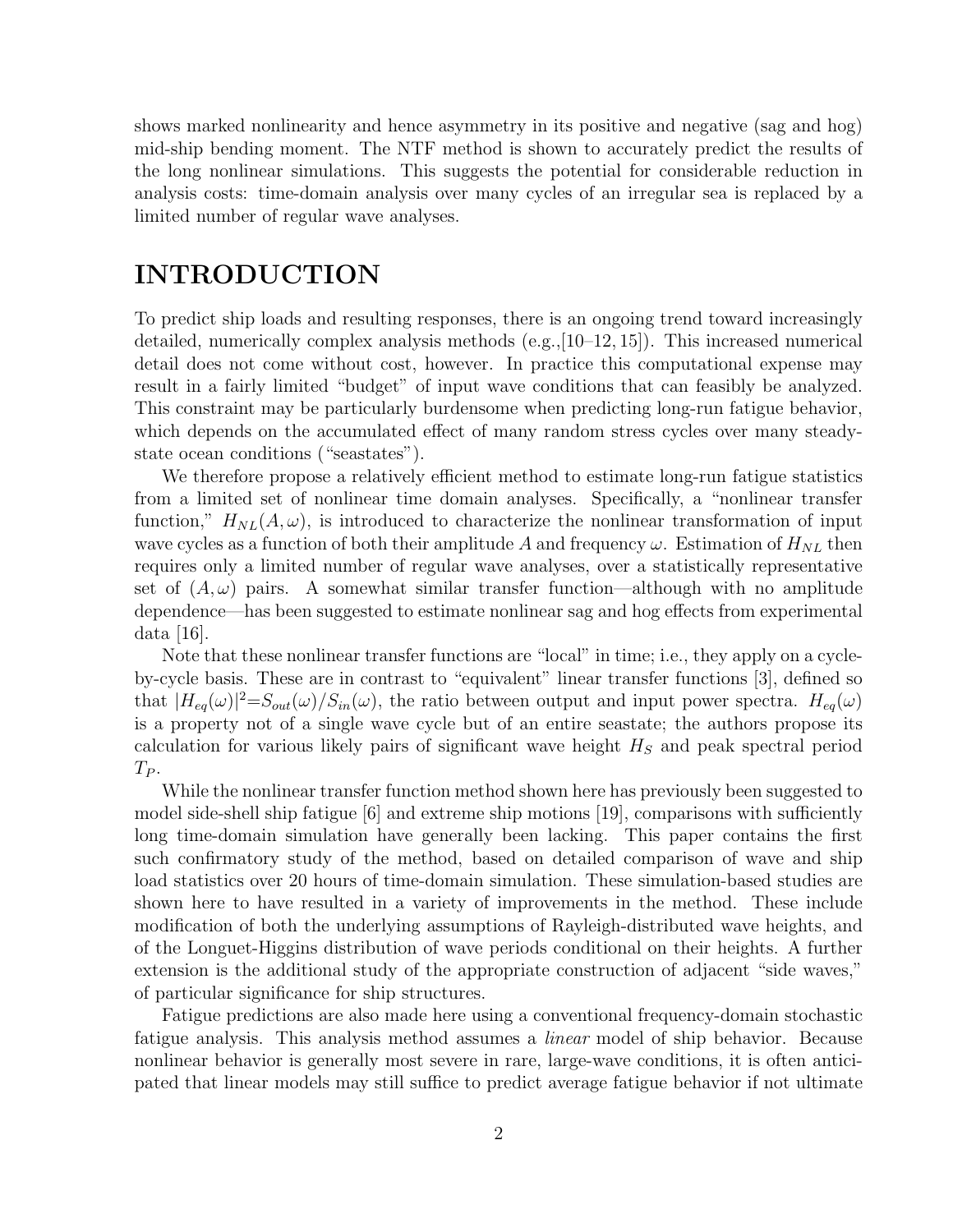collapse loads. Notably, it is found here that nonlinear effects can significantly affect even average fatigue behavior, particularly for materials that show relatively steep  $S-N$  fatigue curves (i.e., large values of the exponent b that relates stresses to damage).

It should also be noted that while this methodology is proposed and studied here in the context of ship loads, it is intended to be generally applicable to any offshore structure or vessel that responds primarily in a quasi-static (although nonlinear) manner under random wave excitation.

# **SHIP MODEL**

We apply our fatigue analysis procedures to a particular monohull ship. A body plan and a strip model of this ship are shown in Figure 1 and the main particulars of the ship are given in Table 1. The cross-section of the ship changes along its length, with flared crosssections at the ends of the ship and box cross-sections towards mid-ship (see Fig. 1b). The ship-equipment mass and the ship dead-weight cause nonuniform mass distribution along its length. A ship moving in the waves is subjected to many kinds of loads: vertical and horizontal bending moments, torsional moments, side shell intermittent water pressures, etc. In this study we consider only the mid-ship vertical bending moments (or equivalently, the mid-ship bending stresses) as loads on the ship. The sagging condition causes tensile stresses in the ship bottom, while the hogging condition may extend fatigue cracks in the ship deck. Lateral side shell or torsional loads are not considered in this study; however, as noted above the methodology developed here may be applicable for these loads as well.

In the analysis performed here, the ship is assumed to be rigid, and responds to wave loads under head seas in the heave and pitch degrees of freedom. The time-domain nonlinear analysis method used in this study is an in-house program developed at Det Norske Veritas, denoted NV1418 [1, 5]. This is a 2D analysis program, which uses a simple strip theory approach. The response analysis proceeds by simulating a random wave elevation history in time and space, and integrating the spatially distributed water pressure to the exact wetted surface to find the resulting ship forces and motions. This pressure integration to the instantaneous wetted surface, and the flared hull cross-section, contribute primarily to the nonlinearity in the ship loads. While more sophisticated nonlinear analyses are certainly possible, this simple 2D strip theory analysis provides a useful first candidate with which to confirm simpler analytical methods. It reflects, for example, the asymmetry between sag and hog bending moments due to the flared cross-section. In contrast, a linear analysis is based on the assumption of small ship oscillations and, consequently, its predictions of bending moments do not show any asymmetry between sag and hog. A numerical comparison of these linear and nonlinear predictions follows in the next section.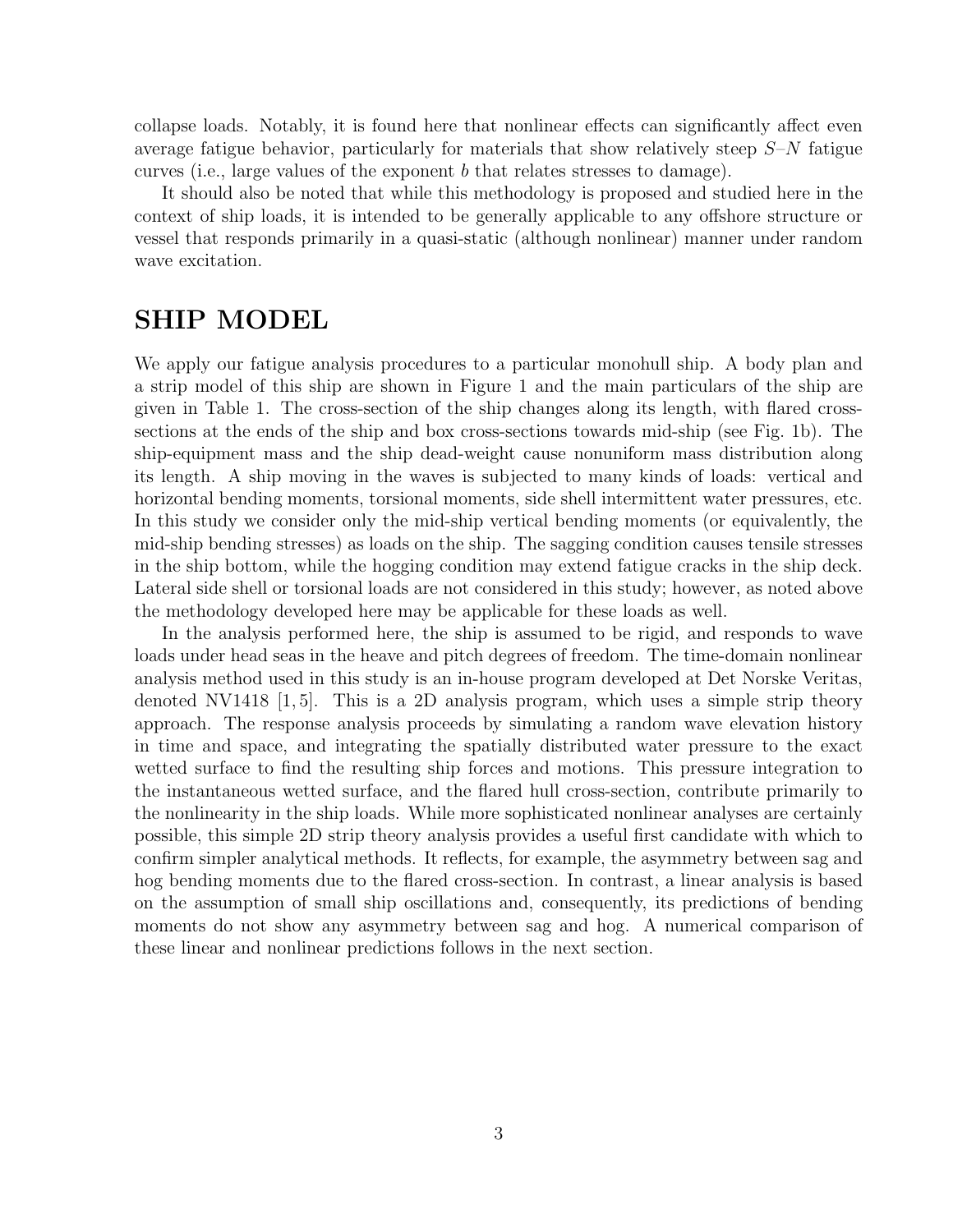# **SHIP RESPONSE: LINEAR VS. NONLINEAR ANAL-YSIS**

We compare here the ship response—specifically, its mid-ship bending moment—as predicted from linear and nonlinear analyses. The ship is assumed to be traveling at a speed of 10 knots  $(=5.144 \text{ m/s})$  into a head sea. The input wave is modeled as a Gaussian process with JONSWAP spectrum, whose parameter values are given by the significant wave height  $H_s$  =5m, spectral peak period  $T_p$  =10s, and peakedness factor  $\gamma$ =3.3. This spectral peak period corresponds to a wave length that roughly coincides with the length of the ship. Therefore, this may be a critical seastate in which to accurately estimate ship loads and responses, and it provides a good test of the simplified nonlinear analysis method proposed here.

In the linear analysis, ship loads are estimated by integrating water pressures not to the actual instantaneous surface, but rather to the mean water level [18]. This results in a linear transfer function, as shown in Fig. 2, which relates the wave elevation process  $\eta(t)$  to the mid-ship bending moment response. Note the peak in this linear transfer function at about  $f = 0.1$ Hz. This amplification is again a geometrical effect: it occurs at waves whose lengths coincide with the ship length.

Figure 3 shows a representative portion of the time histories of the waves (as measured at the middle of the ship), and the corresponding mid-ship bending moment predicted by both linear and nonlinear analyses. As expected, the nonlinear analysis is found to yield sag bending moments (positive peaks) that are typically larger than the neighboring hog bending moments (absolute value of negative peaks). This asymmetry is not captured by the linear analysis. Also, as compared with the more accurate nonlinear model, the linear model appears to underestimate the net range  $(i.e., sag+hog)$  of the bending moment history. This is significant in that a number of fatigue models use this range as their governing load parameter.

Table 2 shows the corresponding summary statistics of the response, as predicted both by linear and nonlinear analyses. Note that if the bending moment response  $x(t)$  has mean value  $\mu$ , its variance  $\sigma^2$  is defined as the average value of  $[x(t)-\mu]^2$ . The corresponding standard deviation (rms) value,  $\sigma$ , provides a useful measure of the average response amplitude. Notably, the linear analysis underestimates  $\sigma$  by roughly 30%; thus, even if a Gaussian model of  $x(t)$  is assumed (consistent with a linear analysis), its rms is considerably underestimated by applying the linear ship transfer function. This supports the qualitative observation, from Figure 3, that bending moment ranges tend here to be underestimated by linear theory.

The skewness  $\alpha_3$  and kurtosis  $\alpha_4$  measure deviations from the Gaussian model, and are special cases of the general *standardized* higher moment  $\alpha_n$ , defined as the average value of  $[(x(t) - \mu)/\sigma]^n$ . For odd values of n, positive values of  $\alpha_n$  reflect asymmetry. Thus, the significantly positive skewness,  $\alpha_3=0.6$ , reflects that the asymmetry between sag and hog, qualitatively observed over the time history portion in Figure 3, persists systematically over the entire history.

Figure 4 compares the fatigue damage from the linear analysis to that from the nonlinear analysis. We assume here that fatigue accumulation is modeled either through Miner's rule,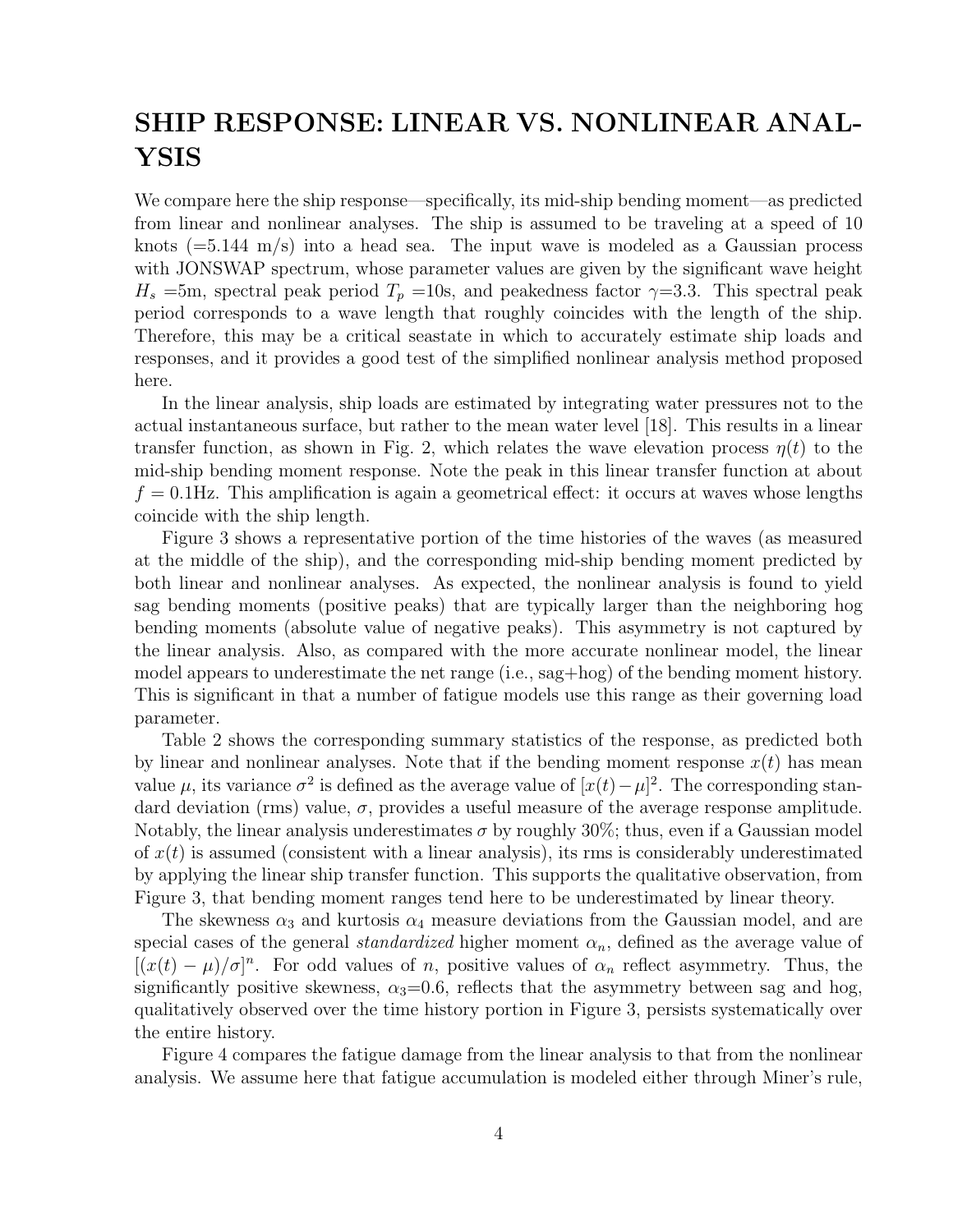or through a crack propagation model using a form of the Paris equation. In either case, a mean damage rate  $D$  can be defined as the reciprocal of the mean fatigue life. As is commonly the case for variable-amplitude loads, this damage rate is taken to be proportional to  $\overline{S^b}$ , the b-th moment of the governing stress parameter  $S$  over the  $N_{\text{cycles}}$  stress cycles:

$$
\overline{D} \propto \overline{S^b} = \frac{1}{N_{\text{cycles}}} \sum_{i=1}^{N_{\text{cycles}}} S_i^b \tag{1}
$$

The parameter b here is a material property, reflecting the slope of either the  $S-N$  curve  $(1/N \propto S^b)$ , or the Paris equation describing the crack growth rate per cycle  $(da/dN \propto S^b)$ .

For the nonlinear time-domain analysis, the damage rate  $\overline{D}_{NL}$  is simply taken as the observed b-th moment, as in Eq. 1, over the  $N$  simulated stress cycles. We consider here three separate cases, in which the stresses  $S_i$  denote either (1) the sag-induced portion of the stress cycle,  $(2)$  the hog-induced portion of the stress cycle, or  $(3)$  the total stress range (i.e., sag+hog). The resulting damage,  $D_{NL}$ , will be regarded here as the "exact" damage estimate, which will serve as the point of comparison for simplified damage approximations. The corresponding damage from linear theory is simply

$$
\overline{D}_{LIN} \propto \overline{S^b} = \int s^b f(s)ds
$$

$$
= (b/2)! (\sqrt{2}k\sigma)^b
$$
(2)

This result uses a Rayleigh model of the probability density  $f(s)$ . Its result is cast in terms of the rms response  $\sigma$  predicted by linear theory, and the factor k which equals 1 to predict sag or hog stresses, while  $k=2$  if the total stress range is to be modeled as the chosen fatigue growth indicator.

Fig. 4 shows that the sag-induced fatigue damage can be considerably underpredicted by the linear model. The linear model more accurately predicts hog-induced damage, as may be anticipated since the hog portions of the predicted bending moments appear closest to those of the nonlinear analysis (see Fig. 3). Note that hog bending moments occur due to wave crests near mid-ship (see Fig. 1) where the cross-section is box-like, suggesting that there is potential for linear theory to correctly predict hog bending moments. As a net effect of sag and hog, the range-induced fatigue damage is also underpredicted by the linear model, although to a lesser extent than in the case of sag.

As seen in Fig. 4, a nonlinear analysis of sag-induced fatigue for a flared ship can provide larger fatigue damage estimates than a linear analysis, particularly for large values of the fatigue exponent b. We therefore introduce in the next section a new model, which seeks to predict this increased damage due to nonlinear effects, without the expense offull timedomain simulations.

# **PROPOSED NTF MODEL**

In the nonlinear transfer function (NTF) model, the major assumption is that the response behavior may be nonlinear but remains essentially memoryless. That is, a single sinusoidal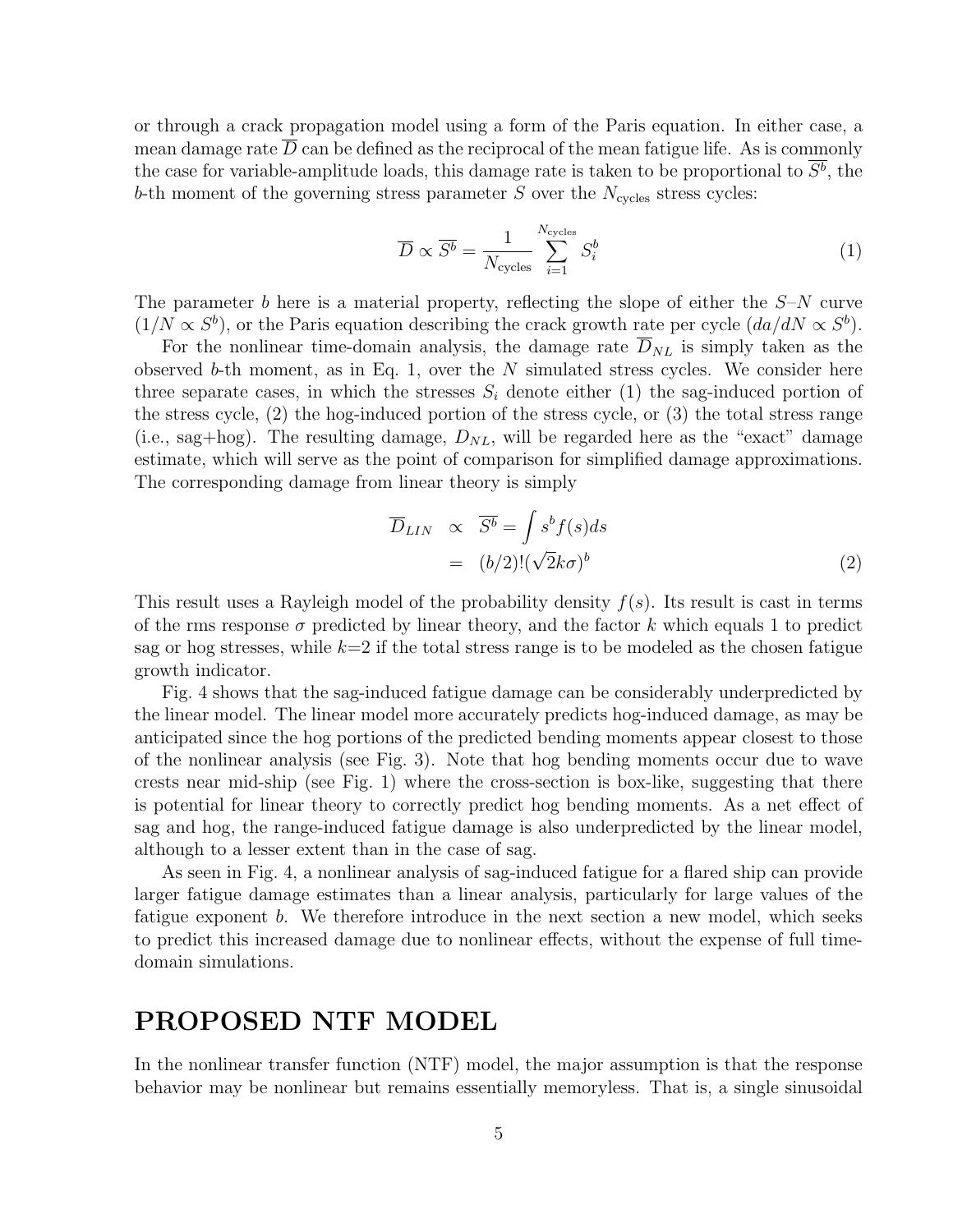wave cycle of the form  $\eta(t) = A \cos(\omega t)$  always gives rise to a regular load/response  $x(t)$  with the same frequency,  $\omega$ , and amplitude,  $H_{NL}(A, \omega)$ :

$$
x(t) = H_{NL}(A,\omega)\cos(\omega t + \phi)
$$
\n(3)

The quantity  $H_{NL}(A, \omega)$  is referred to here as the nonlinear transfer function. If the system is in fact linear,  $H_{NL}(A,\omega)$  is simply  $A \cdot |H_{LIN}(\omega)|$  in terms of the linear transfer function  $H_{LIN}(\omega)$ . More generally,  $H_{NL}(A, \omega)$  permits an arbitrary nonlinear trend of response with A, the input wave amplitude. (Note that the assignment of a symmetric cosine function in Eq. 3 is not critical; in general,  $H_{NL}$  can be defined as either the positive or negative amplitude, or the total range, of the generally asymmetric response. Note also that in the linear case, the phase shift  $\phi$  in Eq. 3 is typically captured through the relative sizes of the real and imaginary parts of  $H_{LIN}$ . This can also be done by defining a complex-valued  $H_{NL}$ , but for fatigue calculations these phase shifts are generally not of fundamental importance.)

The nonlinear model then considers the wave  $\eta(t)$  at any time as relatively narrowband, with well-defined local amplitude  $A$ —e.g., an envelope value—and corresponding local frequency  $\omega$ . If we can estimate the joint probability density  $f(A, \omega)$  that various  $(A, \omega)$ pairs will occur within a random seastate, the corresponding average fatigue damage can be estimated as

$$
\overline{D} \propto \overline{S}^{b} = \int_{all \ A,\omega} [H_{NL}(A,\omega)]^{b} f(A,\omega) dA d\omega
$$
  

$$
\approx \sum_{all \ i,j} [H_{NL}(A_{i},\omega_{j})]^{b} p_{ij}
$$
(4)

In this section we consider appropriate choices of  $f(A, \omega)$ , based on the observed behavior of our simulated Gaussian wave histories  $\eta(t)$ . The following section uses these models, discretized into probabilities  $p_{ij}$  of falling into various  $(A_i, \omega_j)$  cells, to estimate damage as in Eq. 4.

Early applications of the NTF method (e.g., [6, 19]) have used basic models of  $f(A, \omega)$ , arising from random vibration theory of narrow-band Gaussian processes. The resulting wave amplitudes were assumed to be Rayleigh distributed, and the conditional density  $f(\omega|A)$  of frequency given amplitude used the Longuet-Higgins model [14], again based on envelopes ofa narrow-band process. Here, however, we propose to replace the Rayleigh distribution for wave amplitude (and height) with a different model proposed by Forristall  $|4|$ . This is an empirical distribution, based on measured wave data. Both the Rayleigh and Forristall models are special cases of general Weibull models, which when applied to the wave height  $H$  gives results of the form

$$
F_H(h) = P[H < h] = 1 - \exp\left[-\frac{(h/\sigma_\eta)^\alpha}{\beta}\right] \tag{5}
$$

in which  $\sigma_{\eta} = H_s/4$  is the standard deviation of the wave elevation process  $\eta(t)$ . For the Rayleigh model  $\alpha = 2$  and  $\beta = 8$ , while the Forristall model uses the slightly altered parameter values  $\alpha = 2.126$  and  $\beta = 8.42$ . (These values of the scale factor,  $\beta$ , should be halved to model the wave amplitude  $A=H/2$ .) Note that the Rayleigh distribution is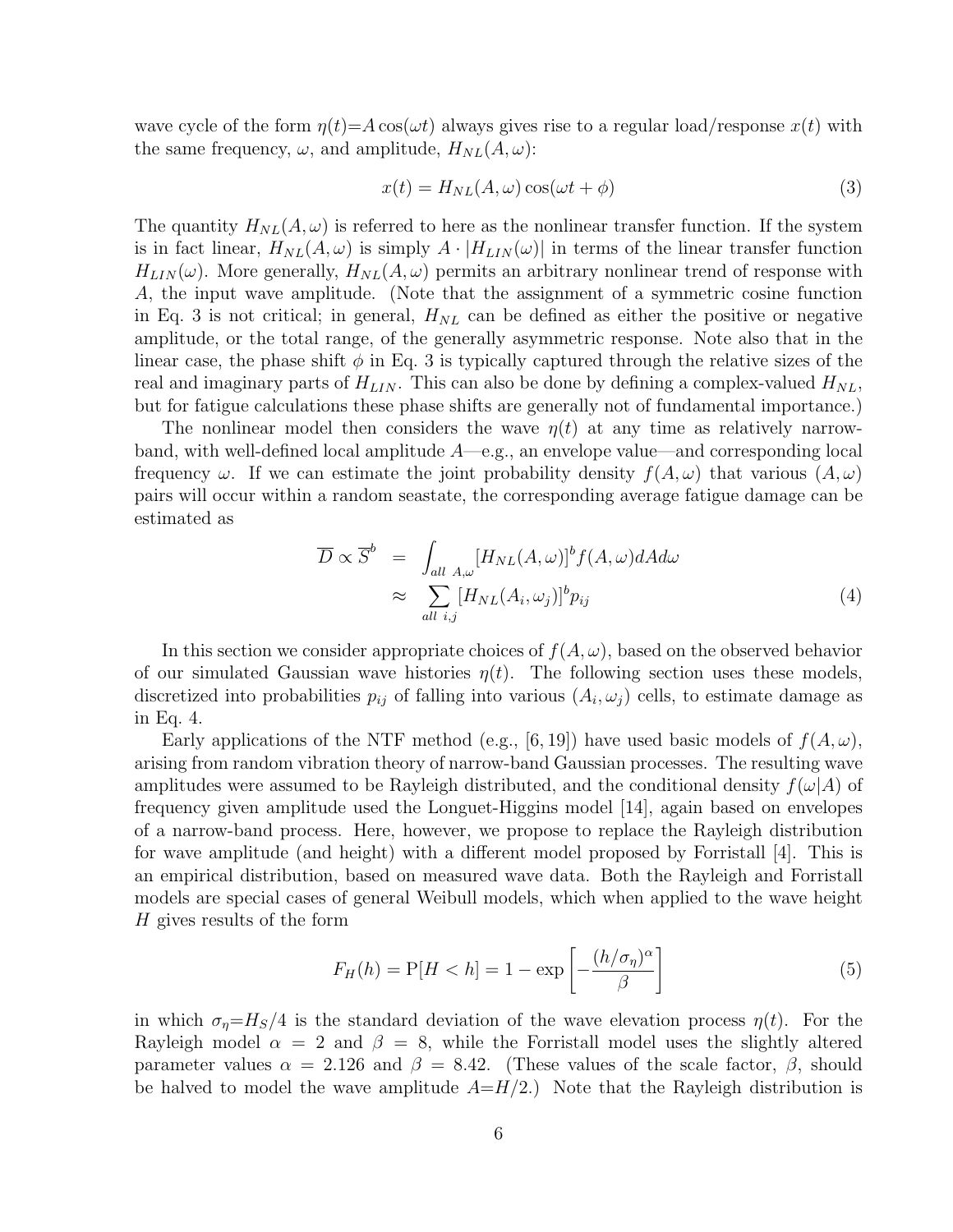a theoretical distribution for a narrow-band Gaussian  $\eta(t)$ , and to the degree  $\eta(t)$  is not narrow-band, the Rayleigh distribution will tend to overestimate wave height fractiles with respect to simulated Gaussian behavior. The Forristall model indeed predicts somewhat lower heights in the upper tail, due mainly to its larger decay rate  $\alpha$ . Figure 5 confirms that this Forristall model indeed provides a closer fit than the Rayleigh model to the simulated wave heights in this example seastate (with the JONSWAP spectral parameters  $H_s=5m$ ,  $T_p=10$ s). Similar comparisons of the Forristall model with simulated second-order waves were also found in the wave studies conducted by [7, 9].

For the conditional distribution of wave frequency  $\omega$  given wave amplitude a, the Longuet-Higgins model suggests a truncated normal distribution:

$$
P[\omega > \omega_0] = C \cdot \Phi\left(\frac{\overline{\omega} - \omega_0}{\sigma_{\omega|a}}\right) \; ; \quad \sigma_{\omega|a} = \frac{\overline{\omega}\Delta}{a/\sigma_{\eta}} \tag{6}
$$

in terms of a mean frequency measure  $\bar{\omega}$ , a spectral bandwidth parameter  $\Delta$ , the standard normal distribution function  $\Phi$ , and the normalizing factor C.  $C^{-1}=\Phi(\overline{\omega}/\sigma_{\omega|a})$  to ensure that  $P[\omega > 0] = 1$ . The quantities  $\overline{\omega}$  and  $\Delta$  are commonly defined in terms of the wave spectral moments  $\lambda_n = \int \omega^n S_{\eta}(\omega) d\omega$ :  $\overline{\omega} = \lambda_1/\lambda_0$  and  $\Delta = \sqrt{\lambda_0 \lambda_2/\lambda_1^2 - 1}$ . For example,  $\Delta = 0.42$  for a Pierson-Moskowitz spectrum, and decreases from this value for a JONSWAP spectrum with  $\gamma > 1$ . Similar models for the conditional distribution have been proposed by [2] and [13]; however, these require at least the fourth spectral moment, which is not generally available for wave spectra.

Based on various comparisons with simulated data, we instead assign the mean frequency  $\overline{\omega}$  as the value  $2\pi/(.92T_p)$ . Figure 6 shows a comparison of the 16th, 50th (median), and 84th percentile values of wave periods  $T$  from simulation to this "modified" Longuet-Higgins model. (Note that the corresponding probability  $P[T < t_0]$  is equivalent to  $P[\omega > 2\pi/t_0]$ ; the latter is then evaluated from Eq. 6.) For wave heights above about 4 meters, reasonably good agreement is found between the predicted and observed percentiles. For smaller wave heights, the theoretical wave periods exceed the simulated periods; however, there is negligible contribution to fatigue damage from these small-height waves. Thus, from a fatigue damage standpoint, the modified Longuet-Higgins model appears to offer a satisfactory approximation to the conditional distribution of wave periods given a wave height.

### **Predicted NTF Fatigue Damage vs. Simulated Data**

For our baseline NTF prediction, we select 30 sinusoidal waves (see Fig. 7) at which to predict the nonlinear transfer function. (We will return below to consider the sensitivity to the number of waves chosen.) These 30 waves assign 10 equi-spaced wave heights  $H_i$ , each with 3 associated periods  $T_i | H_i$  located at the 16th, 50th, and 84th percentile values of the modified Longuet-Higgins distribution (see Fig. 6). Discrete probability weights  $p_{ij}$  for the 30 pairs have been assigned by discretizing the Forristall distribution of  $H$ , and the modified Longuet-Higgins distribution of  $T/H$ . For example, the three conditional period values  $T_i|H_i$ have been assigned equal probability content (the 16th percentile is roughly representative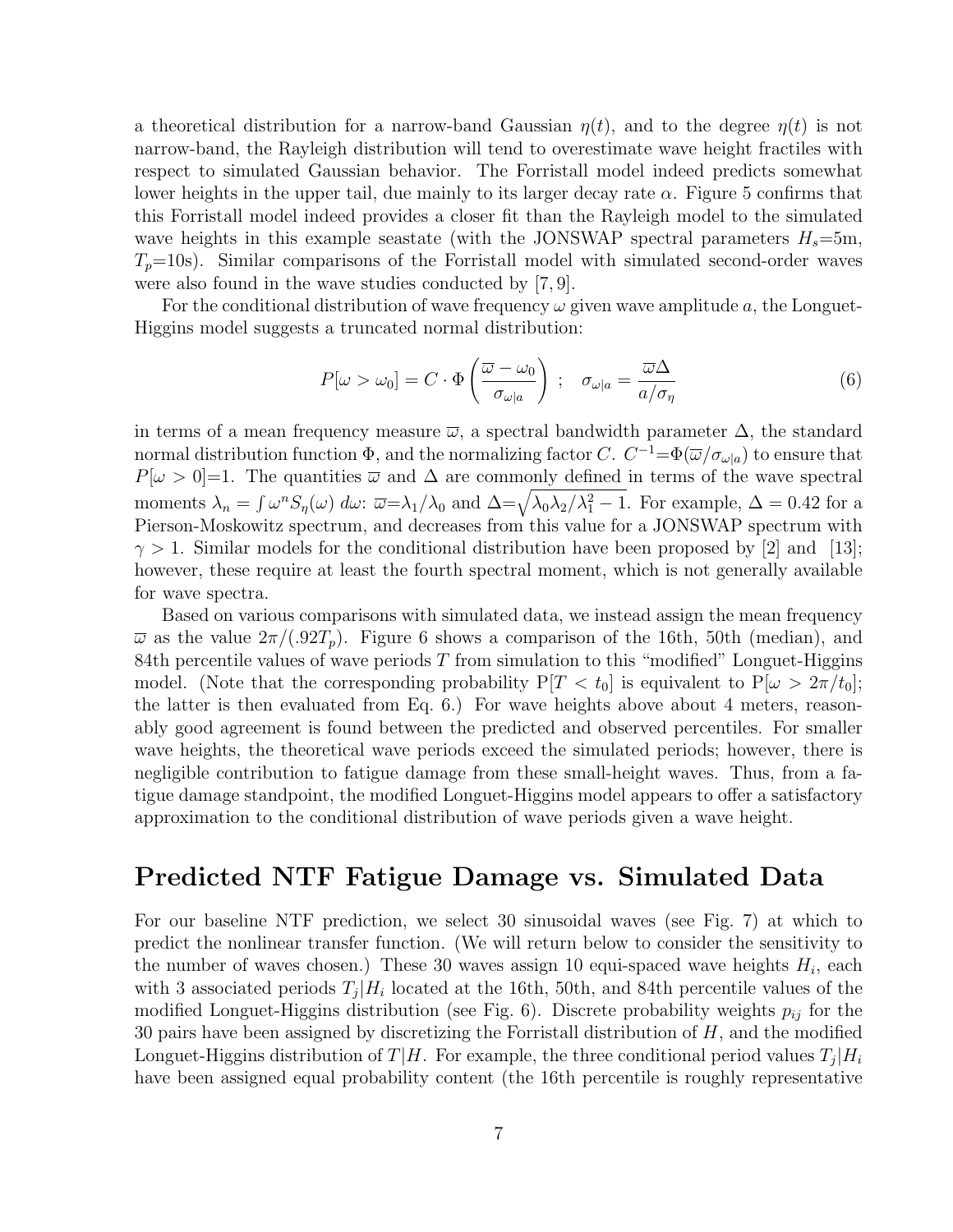of probability levels from 0 to  $1/3$ , the 50th of levels  $1/3$  to  $2/3$ , and the 84th of levels above 2/3). Once the transfer function  $H_{NL}$  has been calculated for these 30 waves, the damage  $D_{NTF}$  is calculated for different b values as in Eq. 4.

Figure 8 compares the predicted damage from Eq. 4 to the actual damage from the time-domain simulations. This simple implementation of the NTF method somewhat underpredicts the sag-induced damage, by about 25% at  $b = 1$ , 70% at  $b = 4$ , and 90% at  $b = 10$ . In contrast, the predicted hog damage from the NTF method seems here to be in good agreement over the range of b values shown.

This underestimation of sag-induced damage motivates a modification of the method, described below, to better account for adjacent "side" waves. This will be shown to yield results that are virtually unbiased (correct when  $b=1$ ) and within a factor of 2 for  $S-N$ exponents at least through  $b=10$  (e.g., Figure 11). Note, however, that even when used with a simple sinusoidal wave, the NTF prediction of sag-induced damage improves notably upon the linear model, which underpredicts damage by about 90% for  $b = 4$  and by almost 2 orders of magnitude at  $b = 10$ .

#### **Selection of Side Wave Parameters**

In the preceding analysis, the nonlinear transfer function  $H_{NL}$  was evaluated by applying 30 regular, sinusoidal waves with prescribed heights,  $H$ , and periods,  $T$ . In a random sea, however, a single wave with height  $H$  and period  $T$  need not be surrounded by neighboring waves of the same shapes. In particular, a wave with unusually large height is typically surrounded by waves of smaller heights, which regress toward the mean of the underlying wave height distribution. We seek here to quantify this effect, to assign consistent heights and periods,  $H_0$  and  $T_0$ , that are most likely to be associated with a central wave of height H and period T (Fig. 9). These are then applied to each of the 30  $(H, T)$  points used in our NTF prediction, to determine whether the result provides better agreement with full time-domain simulation.

To estimate the expected side wave heights given the middle wave height, a linear regression model can be directly postulated:

$$
E[H_0|H] = m_H + \rho_{H,H_0}(H - m_H) \tag{7}
$$

Values of its parameters—the mean wave height,  $m_H$ , and the correlation  $\rho_{H,H_0}$  between successive heights—can be estimated by random vibration theory. For example, the Forristall wave height distribution in Eq. 5 has mean value  $m_H=2.4\sigma_\eta$ , which for this seastate becomes  $m_H=3.0$ m. Evaluating the correlation function of the wave input,  $\rho_\eta(\tau)$ , at a lag  $\tau$  corresponding to an average wave period, results in the correlation estimate  $\rho_{H,H_0} = 0.56$ . This is a simple form of a "Slepian" conditional model of the wave time history, which has been widely used in various offshore applications (e.g., [17]).

Alternatively, an "optimal" conditional side wave height model may be estimated empirically for this seastate. The empirical relation  $E[H_0|H]=0.46(H/2)^{1.5}+2$  has been fit to the 20-hour simulation, pairing every wave height in the simulated history with the height of the next (subsequent) wave height  $[9]$ . Figure 10 shows that both of these fitted forms capture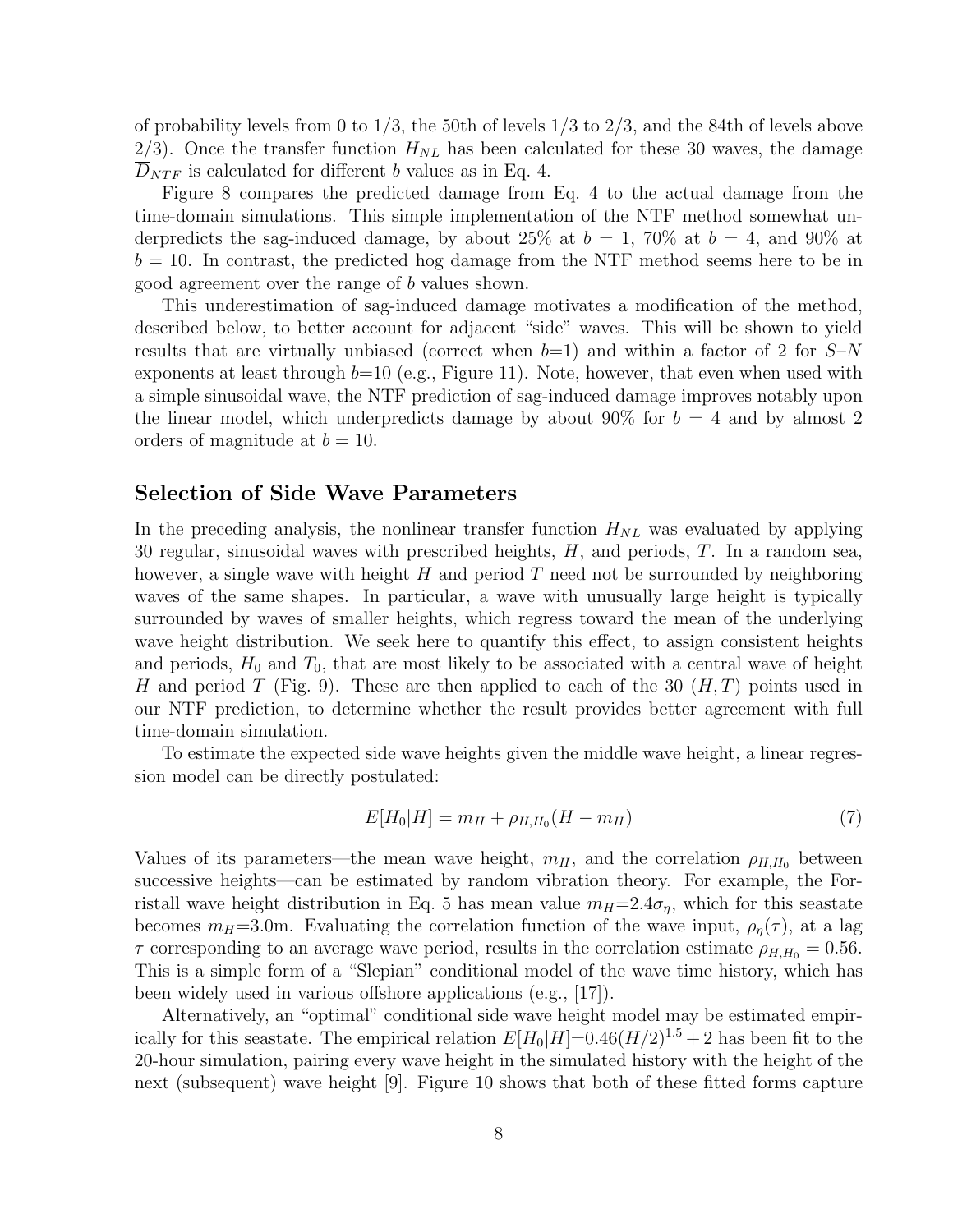the simulated trends found in this example seastate. As a result, the simpler, more general linear regression model of Eq. 7 may often suffice. (The simulation results in Figure 10 show the mean and mean $\pm 1$  standard deviation of  $H_0$ , given various H values in the wave history.)

Finally, the period  $T_0$  of the side wave is taken to be the median period from the modified Longuet-Higgins model, based on its corresponding height  $H_0$ . (Given  $H_0$ , we find little additional correlation between  $T_0$  and neighboring period T.) This permits construction of wave triplets for each of the 30 waves chosen in Fig. 7.

#### **NTF prediction using triplets**

Recall from Fig. 8 that using sinusoidal waves, NTF damage predictions are somewhat unconservative for sag, while fairly accurate for hog. Figure 11 shows that by instead using wave triplets, the agreement in sag is considerably improved, while the accuracy in hog is fairly well maintained. (Now, hog-induced damage is overpredicted for small b's by about 30% and underpredicted for large b's by about 20%.) The net result is rather uniform accuracy, in both sag and hog, over a wide range of b values. This is particularly notable in view of the magnitude of prediction errors that arises from conventional linear models. Figures 12 and 13 illustrate this, comparing directly the linear and NTF predictions (with triplets) for the cases of sag and hog, respectively. It is clear the NTF model provides a considerable improvement, without approaching the cost of full time-domain simulation. (It should be noted that estimation of stresses and the resulting fatigue damage in the NTF model took only about 15 minutes of computer time on an HP 9000 workstation, while generation of 20 hours of simulated stresses took about 6 days on the same computer.)

We next investigate the sensitivity of the NTF prediction to the number of waves chosen. We will limit the choice to 15 waves instead of the 30 selected earlier, but locate these at quadrature points to make best use of these limited resources. Figure 14 shows the locations of the 15 waves chosen. Five wave heights were chosen from the Forristall distribution  $(Eq, 5)$ based on Gauss-Laguerre quadrature points, and for every wave height we choose three wave periods based on Gauss-Hermite quadrature points [19]. Figure 15 shows the resulting sag and hog fatigue damage. As compared with Fig. 11, we find similar accuracy for fairly low stress exponents (e.g., up to b values of 4 or 5). This accuracy tends to deteriorate, however, for higher b values. Because quadrature points are designed to be optimal for low-order polynomial integrands, one may expect that higher b values will require a larger number of points, particularly in the most critical, wave height dimension. Thus, the optimal mesh will generally be problem-specific, depending on the degree of nonlinearity between input  $(e.g.,)$ wave height) and resulting fatigue damage.

#### **Further NTF improvements using calibration**

Finally, in the course of diagnosing the potential inaccuracies of the NTF model, a variety of additional modifications have also been considered  $(8, 9]$ . These can produce still greater accuracy, but their calibration requires additional information concerning the stress process. (For example, they may require that a limited-duration stress simulation be performed.)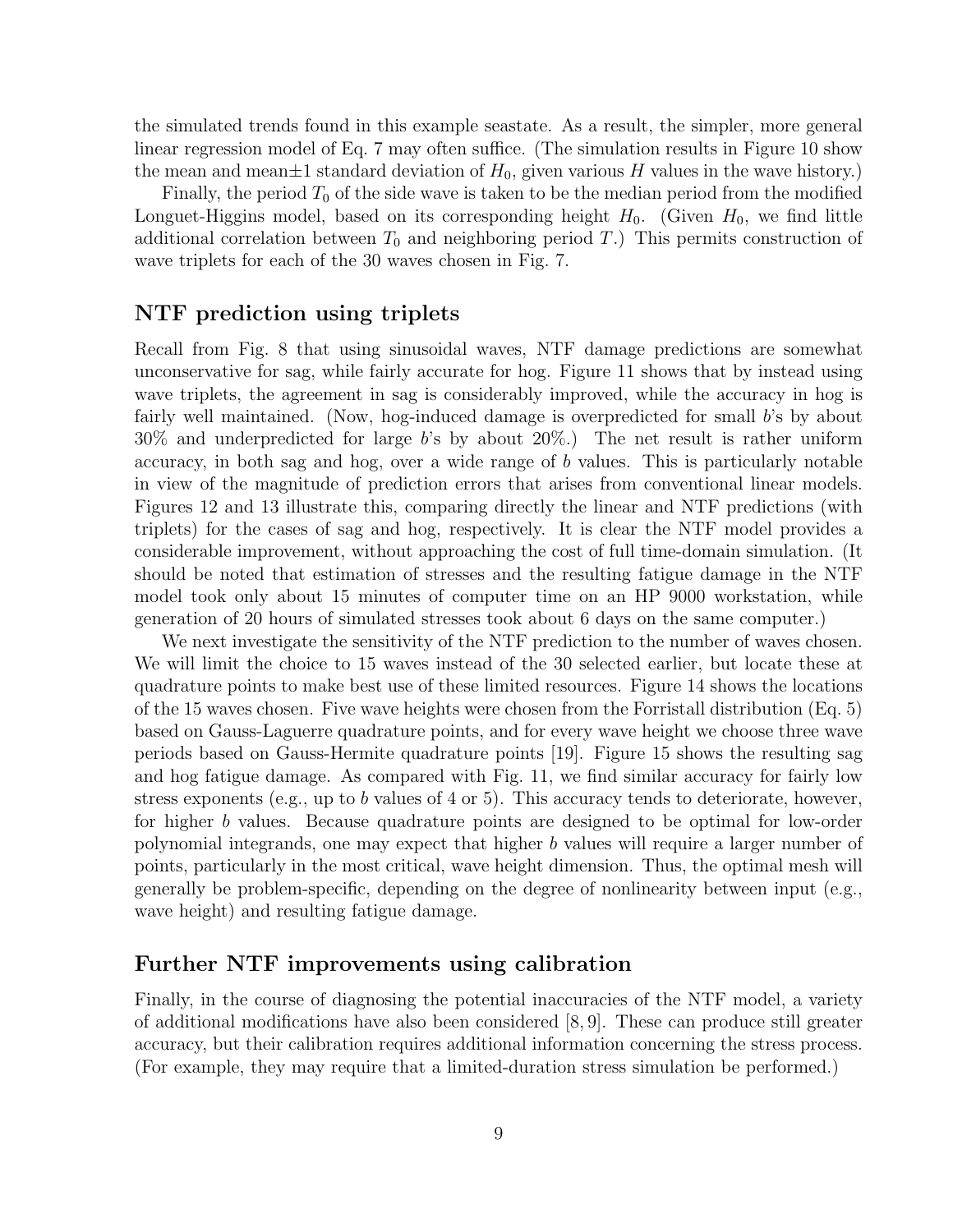One such modification is to explicitly seek to include the variability in stress level,  $S$ , produced by different waves with the same height,  $H$  and period  $T$ . This can relax the assumption of memoryless loading, by directly reflecting the degree to which there is no unique, deterministic relation between  $H$  and  $S$ . This effect is quantified here by using data to estimate the coefficient of variation (COV) of S given H and T. Figure 16 shows that by including this scatter, NTF predictions of sag-induced damage are improved for a wide range of  $S-N$  exponents. The "without correction" result is the same as the NTF sag prediction shown in Fig. 11 where no calibration to simulated stresses has been done. Similar corrections can improve the hog-induced damage predictions, particularly when a bias factor is also introduced. More details on these and other corrections can be found in [8, 9].

# **SUMMARY AND CONCLUSIONS**

- A relatively new, "nonlinear transfer function" (NTF) method has been described, and used to predict ship fatigue induced by mid-ship sag and hog bending. The method applies a nonlinear time-domain load analysis at only a limited, critical set of idealized, regular waves. This establishes the nonlinear transfer function; i.e., the generally nonlinear transformation from wave amplitude and period to the load amplitude measure of interest (e.g., total load range for rainflow-counting, tensile portion for crack propagation, etc.).
- To select the critical set of wave heights and associated probability weights, a discretized version of the Forristall wave height distribution has been suggested. A modified version of the Longuet-Higgins model, which rescales the frequency axis to better conform with simulation, has been introduced to select sets of wave periods for each of the given wave heights.
- For spatially distributed ship structures, it is found important to surround the central wave cycle, as characterized by the Forristall and Longuet-Higgins models, not by identical waves but rather with an appropriately modified set of"most likely" side waves. The conditional parameters of the side waves have been proposed here based on probability theory, and shown to match well with the behavior of simulated waves. Using the NTF model with triplets particularly improves its prediction of sag-induced damage, the most severe nonlinear effect found for this flared ship.
- In the example seastate considered for the damage comparisons, the NTF model (with triplets) predicted damage quite close to the results from the full time-domain simulation, particularly in view of the magnitude of prediction errors that arises from conventional linear models (see Figs. 12 and 13). It is clear that the NTF model provides a considerable improvement, without approaching the cost offull-time domain simulation. Note that the NTF model took only about 15 minutes of computer time while the 20 hours of time domain simulation took about 6 days on an HP 9000 workstation.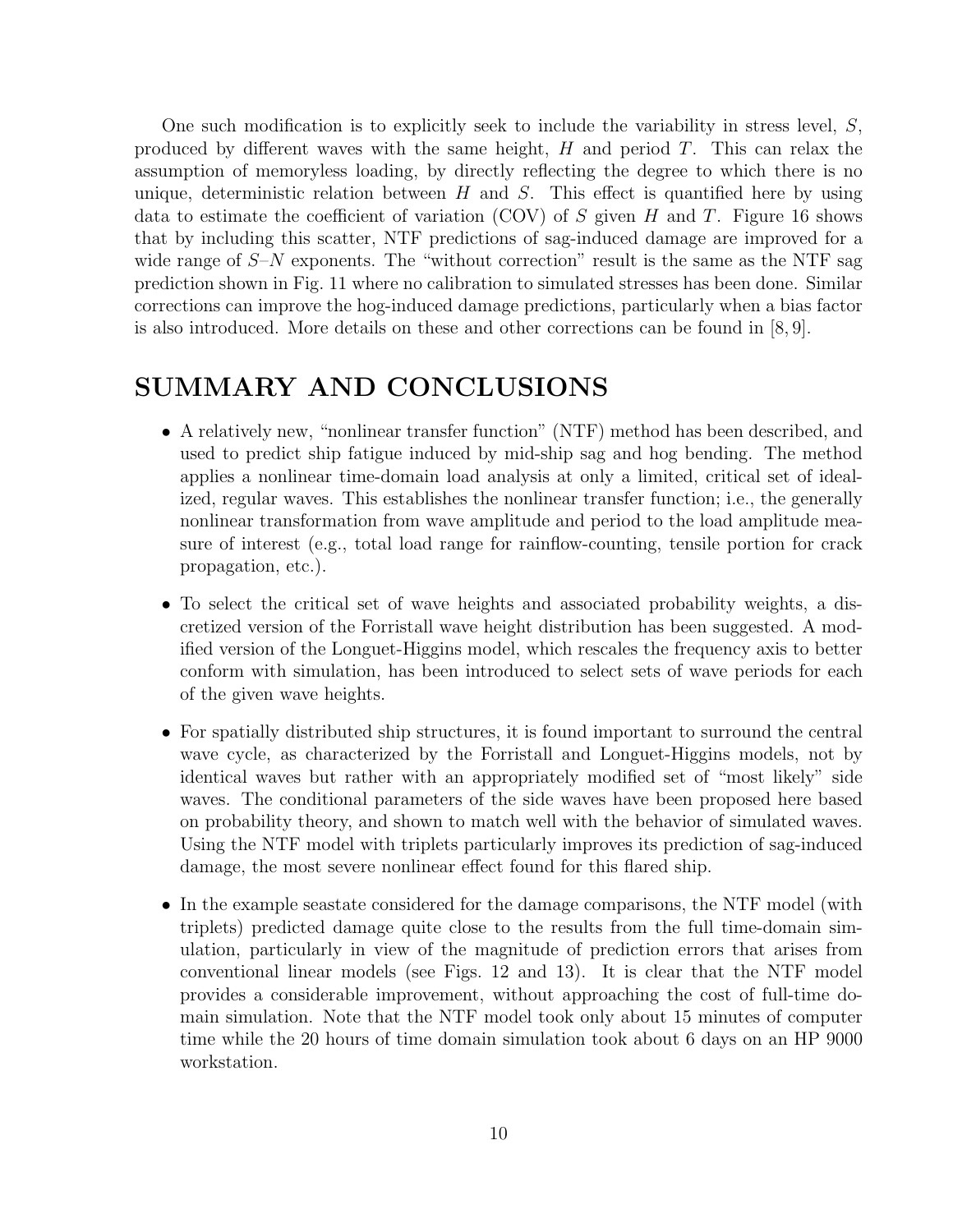• Further suggested studies include comparison with simulated results across other seastates and over long-term conditions, and for other ship responses. Recall that in an effort to challenge the model's ability to capture nonlinear geometry effects, the seastate used here was chosen to have a characteristic wave length comparable to the ship length.

# **ACKNOWLEDGMENTS**

This study is part of the doctoral work of the first author and has been funded by the Office of Naval Research through Grant N00014-9610641. Additional financial support has been provided by the industry sponsors of the Reliability of Marine Structures Program of Stanford University. We thank Det Norske Veritas, Hovik, Norway for donating the numerical ship model and the ship analysis program.

# **REFERENCES**

- [1] T. Børresen. NV1418- time domain solution oflarge-amplitude ship motions in head seas: Users manual. Technical Report 81-0575, Det Norske Veritas, Oslo, Norway, 1981.
- [2] A. Canavie, M. Arhan, and R. Ezraty. A statistical relationship between individual heights and periods of storm waves. In *Proceedings BOSS'76*, volume 2, Trondheim, Norway, 1976.
- [3] K. A. Farnes and T. Moan. Extreme dynamic nonlinear response of fixed platforms using a complete long-term approach. Applied Ocean Research, 15:317–326, 1994.
- [4] G. Z. Forristall. On the statistical distribution of wave heights in a storm. *Journal of* Geophysical Research, 83(C5):2353–2358, 1978.
- [5] F. Frimm. Implementation of irregular waves into program NV1418. Technical report, Veritas Marine Services (U.S.A), Inc., 1991.
- [6] P.F. Hansen and S.R. Winterstein. Fatigue damage in the side shells of ships. *Marine* Structures, 8:631–655, 1995.
- [7] A. K. Jha. Nonlinear random ocean waves: Prediction and comparison with data. Technical Report RMS–24, Civil Engr. Dept., Stanford University, Reliability of Marine Structures, 1997.
- [8] A. K. Jha. Nonlinear ship loads and ship fatigue reliability. Technical Report RMS–26, Civil Engr. Dept., Stanford University, Reliability of Marine Structures, 1997.
- [9] A. K. Jha. Nonlinear stochastic models for loads and responses of offshore structures and vessels. PhD thesis, Stanford University, 1997.
- [10] D. C. Kring. Time Domain Ship Motions by a 3-Dimensional Rankine Panel Method. PhD thesis, Massachusetts Institute of Technology, May 1994.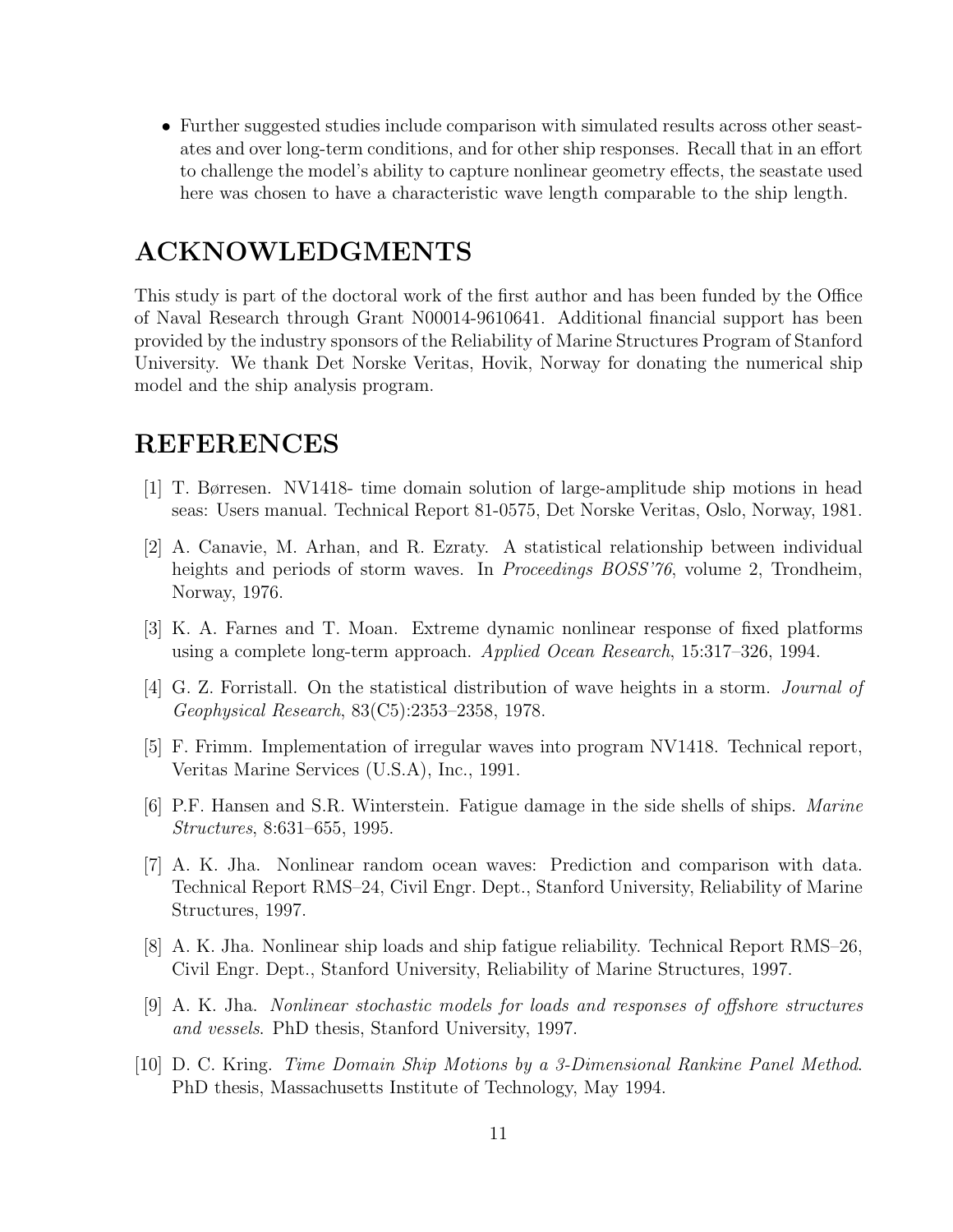- [11] W.-M. Lin, M. J. Meinhold, N. Salvesen, and D. K. P. Yue. Large-amplitude motions and wave loads for ship design. 20th Symposium on Naval Hydrodynamics, August 1994.
- [12] W. M. Lin and D. K. P. Yue. Numerical solutions for large-amplitude ship motions in the time domain. In 18th Symposium on Naval Hydrodynamics. University of Michigan, Ann Arbor, MI, USA, 1990.
- [13] G. Lindgren and I. Rychlik. Wave characteristic distributions for gaussian waves. Ocean Engineering, 9:411–432, 1982.
- [14] M. S. Longuet-Higgins. On the joint distribution ofwave periods and amplitudes in a random wave field. In *Proceedings of the Royal Society of London*, number A389, pages 241–258, April 1983.
- [15] D. E. Nakos and P. D. Sclavounos. Ship motions by a three-dimensional rankine panel method. In Proceedings of the 18th Symposium on Naval Hydrodynamics, Ann Arbor, Michigan, 1990.
- [16] C. Guedes Soares. Long-term distribution of nonlinear wave induced vertical bending moments. *Marine Structures*, 6:475–483, 1993.
- [17] P. S. Tromans. A new model for the kinematics of large ocean waves application as a design wave. In Proc. 1st ISOPE Conference, volume III, pages 64–71, Edinburgh, UK, 1991.
- [18] WAVESHIP, 6.1. Wave Loads on Slender Vessels Users Manual. Det Norske Veritas - SESAM, Høvik, Norway, 1993.
- [19] S. R. Winterstein. Nonlinear effects ofship bending in random seas. Technical Report 91-2032, Det Norske Veritas, Oslo, Norway, 1991.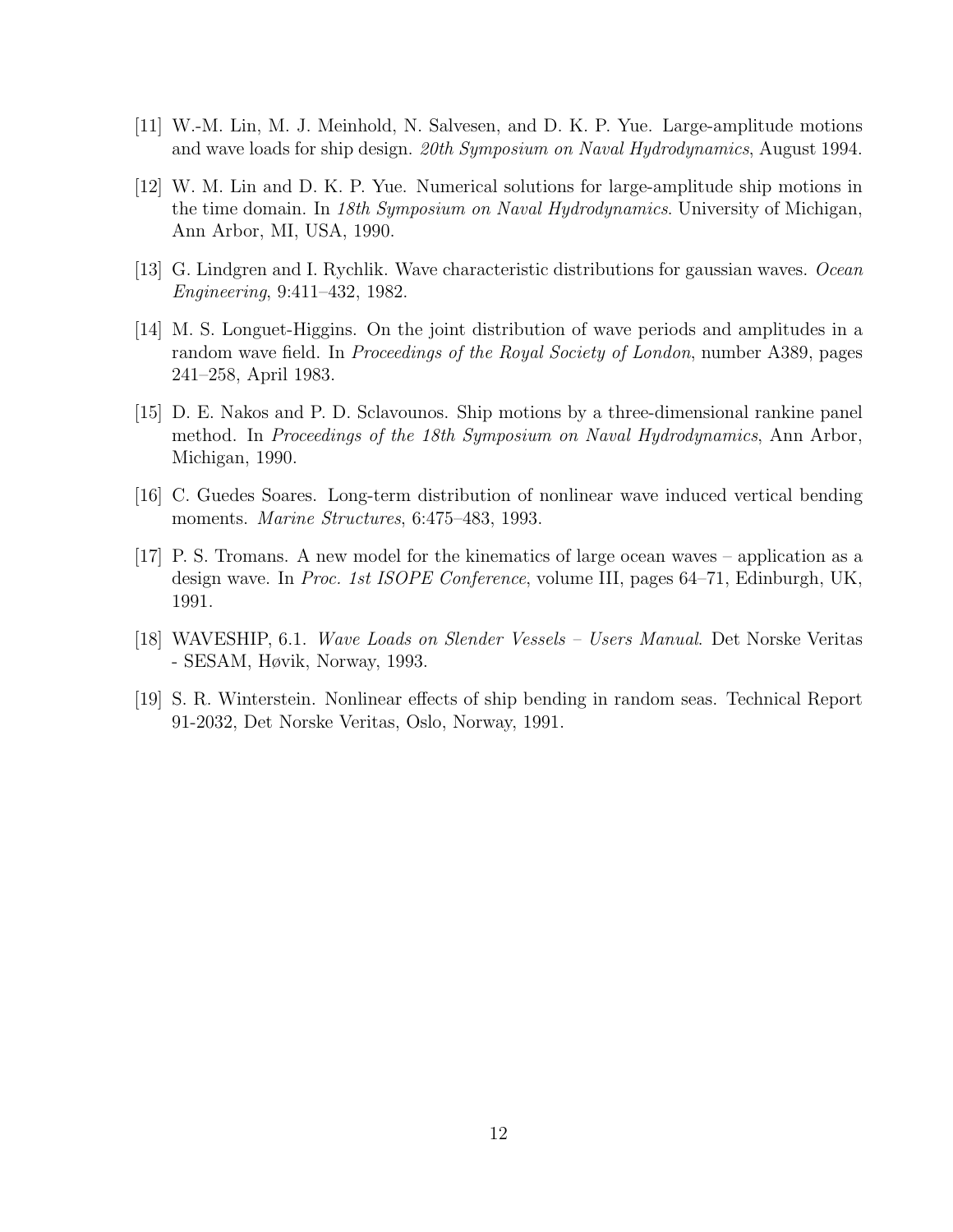| Specification                 | Value                   |
|-------------------------------|-------------------------|
| Length between perpendiculars | 166m                    |
| Beam                          | 24.65m                  |
| Draft                         | 8.85 <sub>m</sub>       |
| Weight                        | $2\times10^5$ kN        |
| Waterplane Area               | $2.84 \times 10^3$ sq.m |

Table 1: Main Particulars of Ship presented in Fig.  $1\,$ 

Table 2: Statistics of Ship Load History

|                     |                         | Linear Analysis   Nonlinear Analysis |
|---------------------|-------------------------|--------------------------------------|
| Mean $\mu$          |                         | $0.21\times10^5$ kN.m                |
| Sigma $\sigma$      | $1.06\times10^{5}$ kN.m | $1.36\times10^{5}$ kN.m              |
| Skewness $\alpha_3$ |                         | 0.6                                  |
| Kurtosis $\alpha_4$ | 30                      | 34                                   |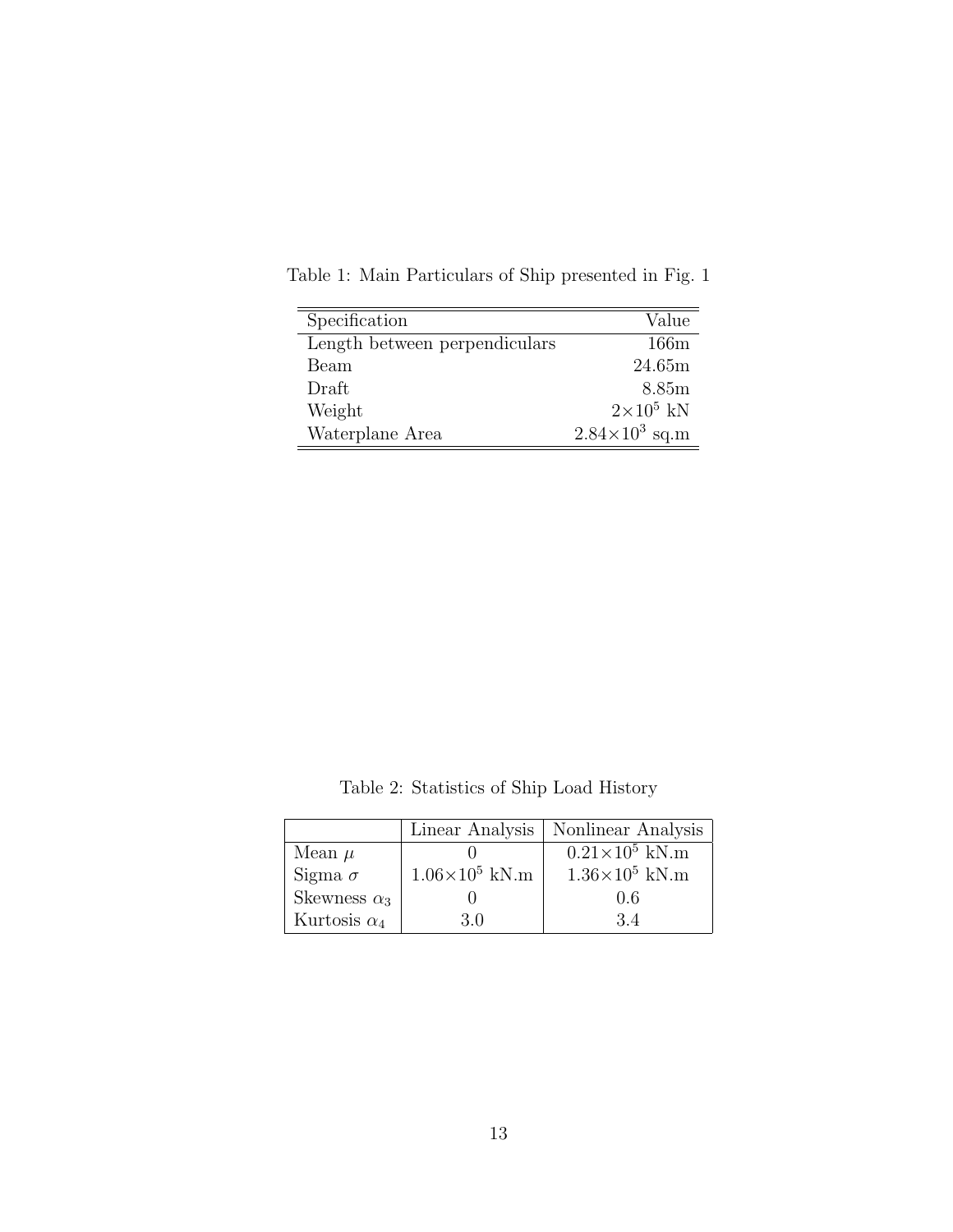

(a) Body Plan

 $\bar{z}$ 



(b) Strip Model

Figure 1: Model of monohull ship that will be analyzed using strip theory  $\hspace{0.01em}$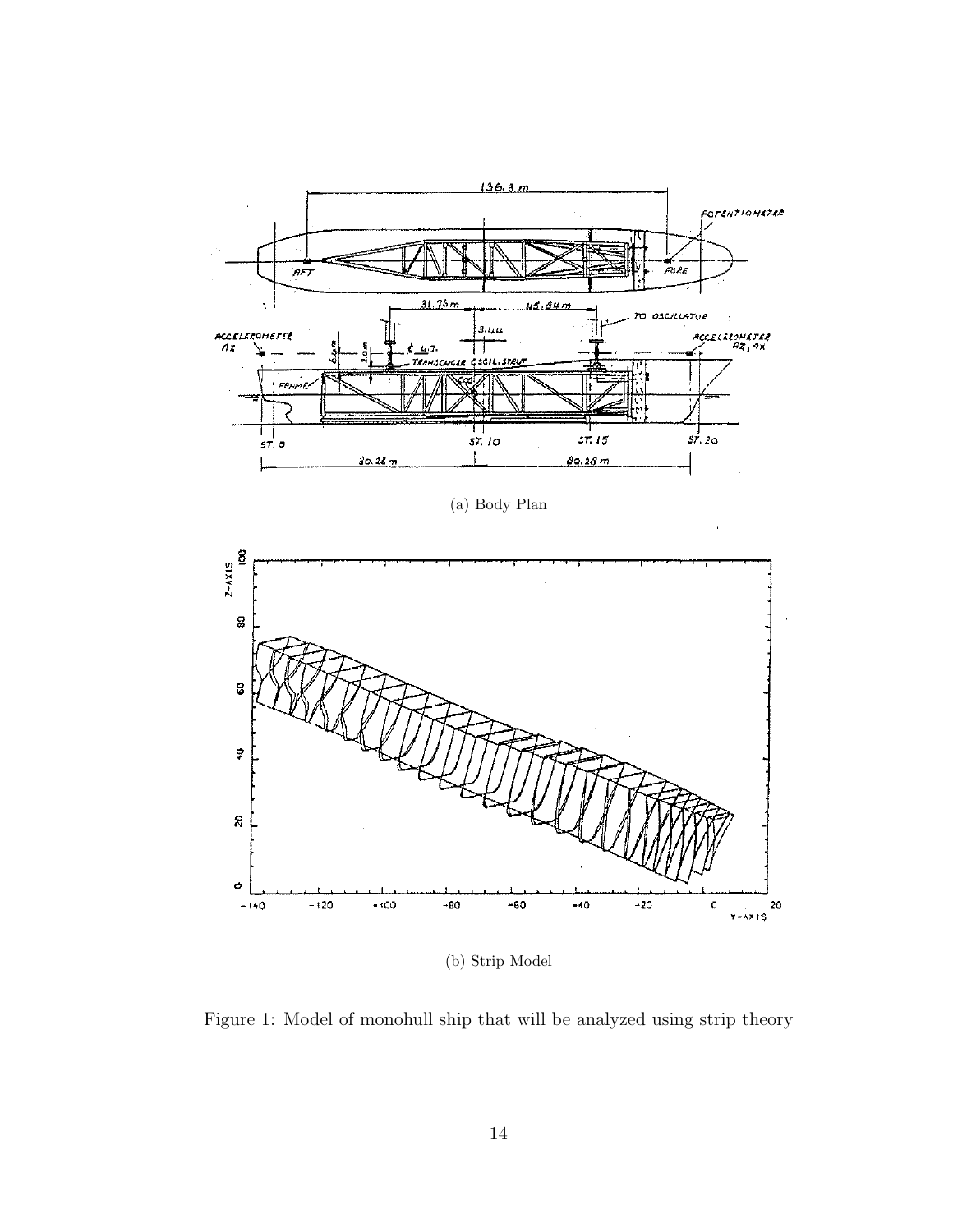

Figure 2: Linear Transfer Function for Mid-ship Bending Moment Response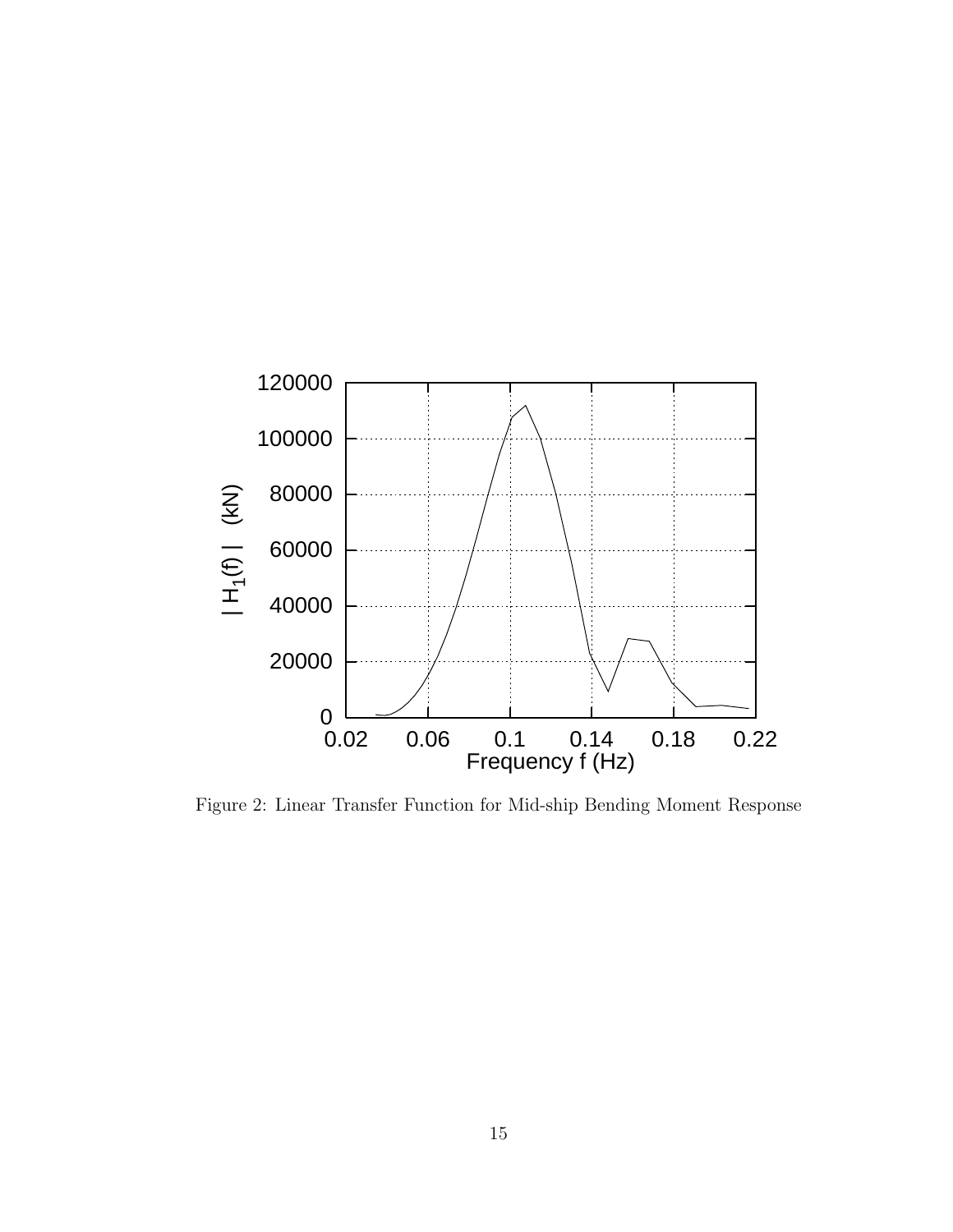

Figure 3: Partial wave and response histories at mid-ship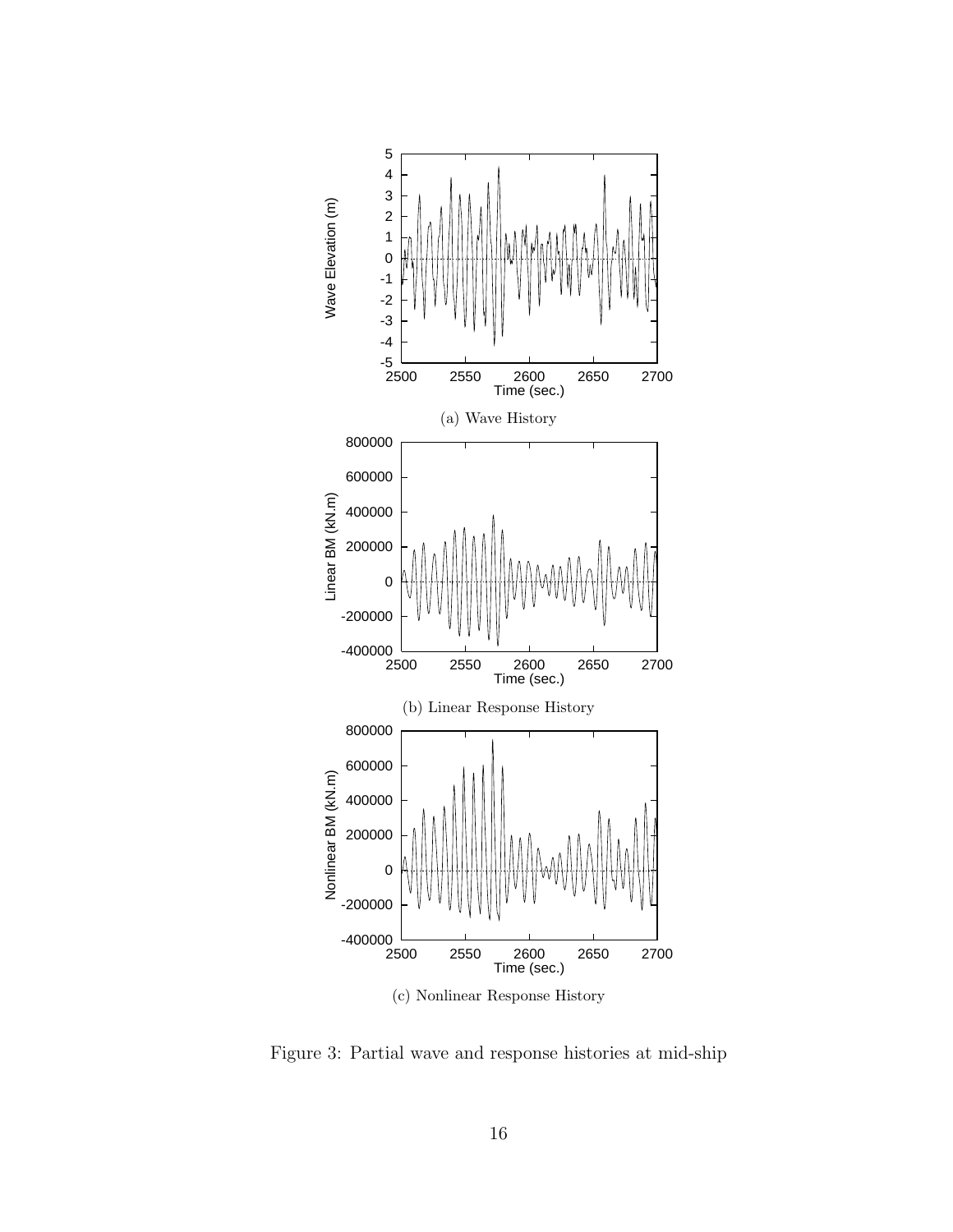

Figure 4: Comparison of fatigue damage from linear and nonlinear analysis for sag, hog and range bending moments



Figure 5: Comparison of simulated wave heights to Forristall and to Rayleigh distributions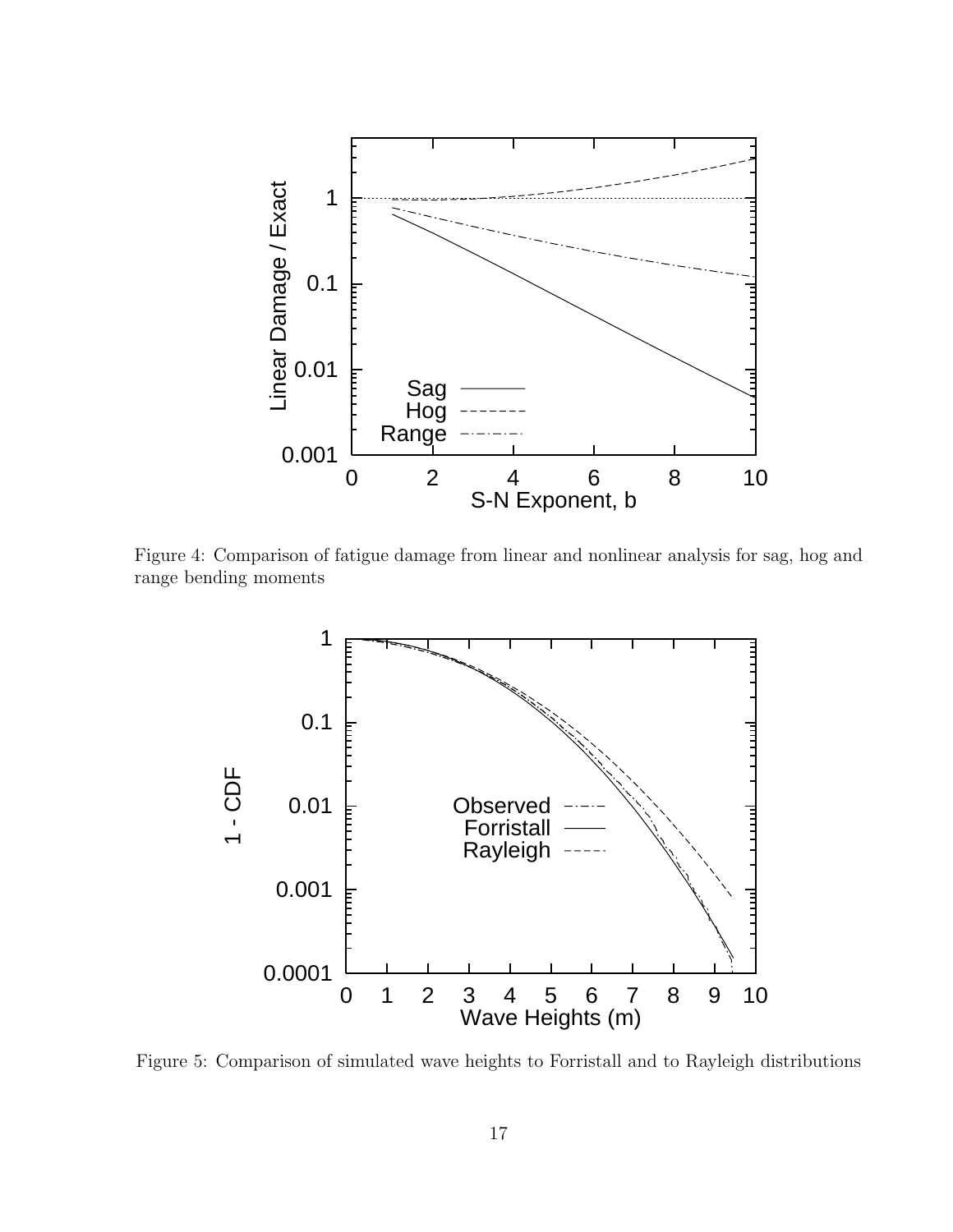

Figure 6: Simulated wave period vs. modified Longuet-Higgins wave period



Figure 7: Wave heights and periods for the 30 waves used in the NTF model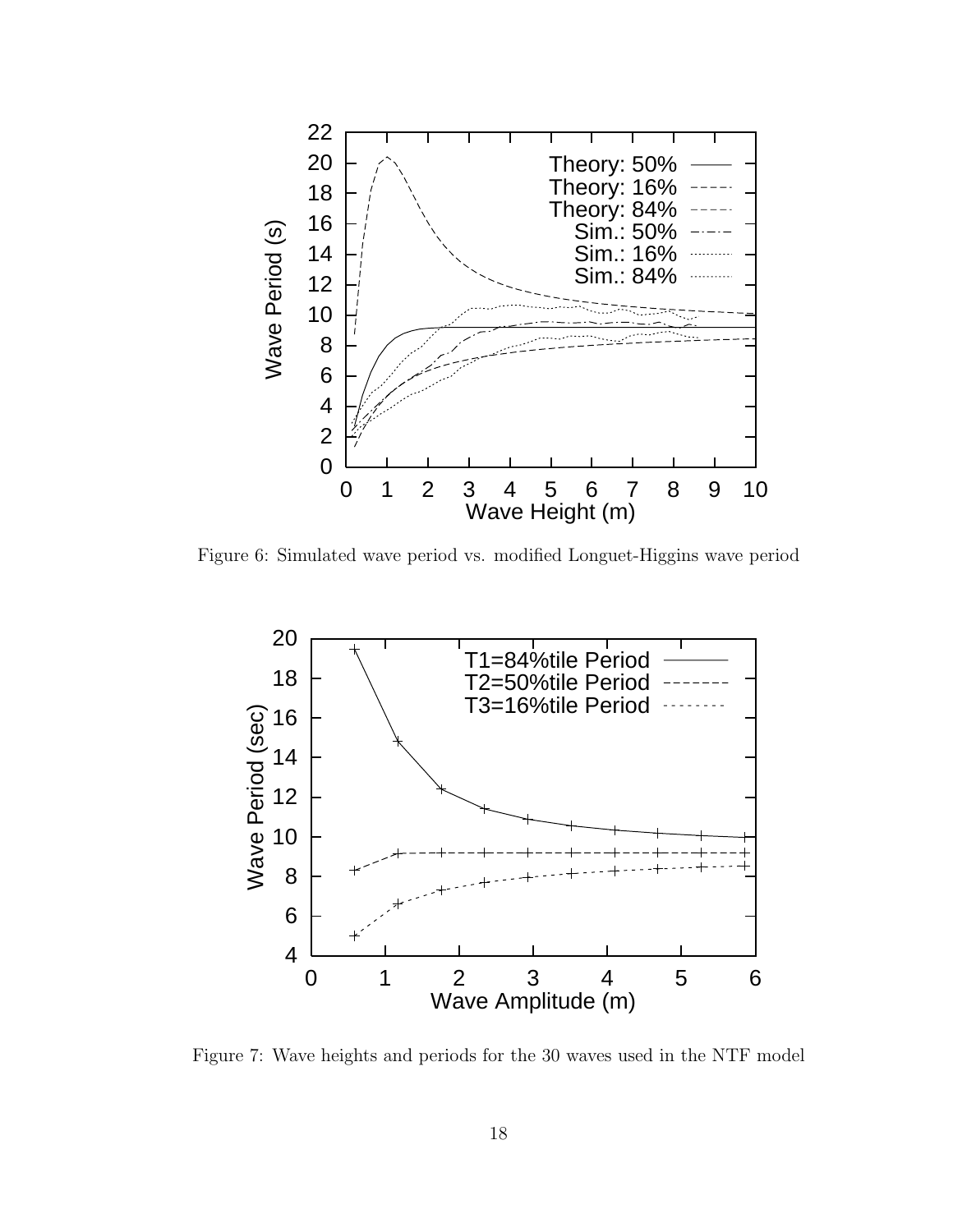

Figure 8: Damage prediction from response to 30 selected sinusoidal waves. The single-wave cycle responses are used in this prediction.



Figure 9: Construction of Wave Triplet for NTF Load Prediction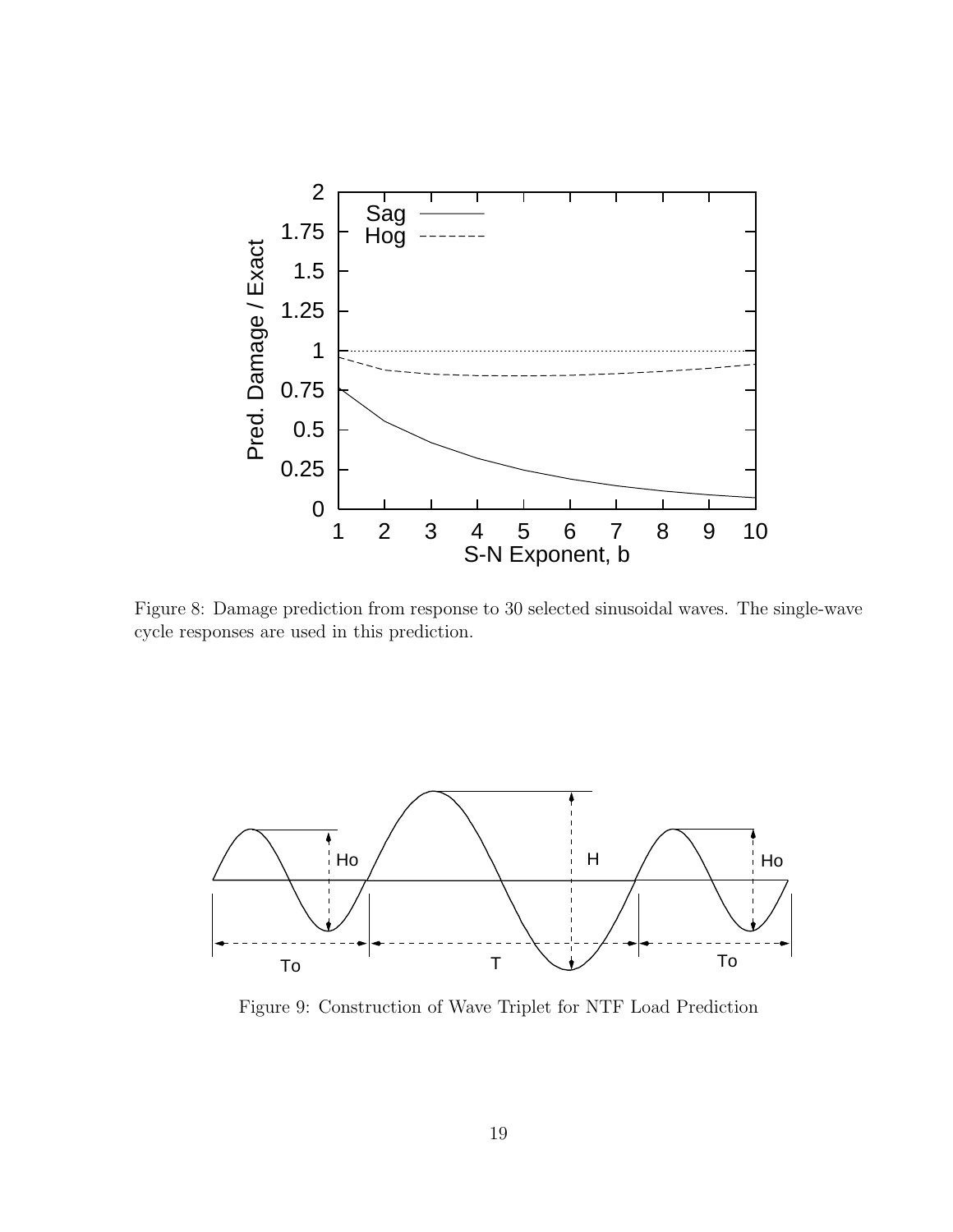

Figure 10: Relation of side wave height to middle wave height



Figure 11: Damage prediction from the response to 30 selected waves as in Fig. 8. Here the side waves have been assigned as "consistent triplets" rather than the regular sinusoids assigned in Fig. 8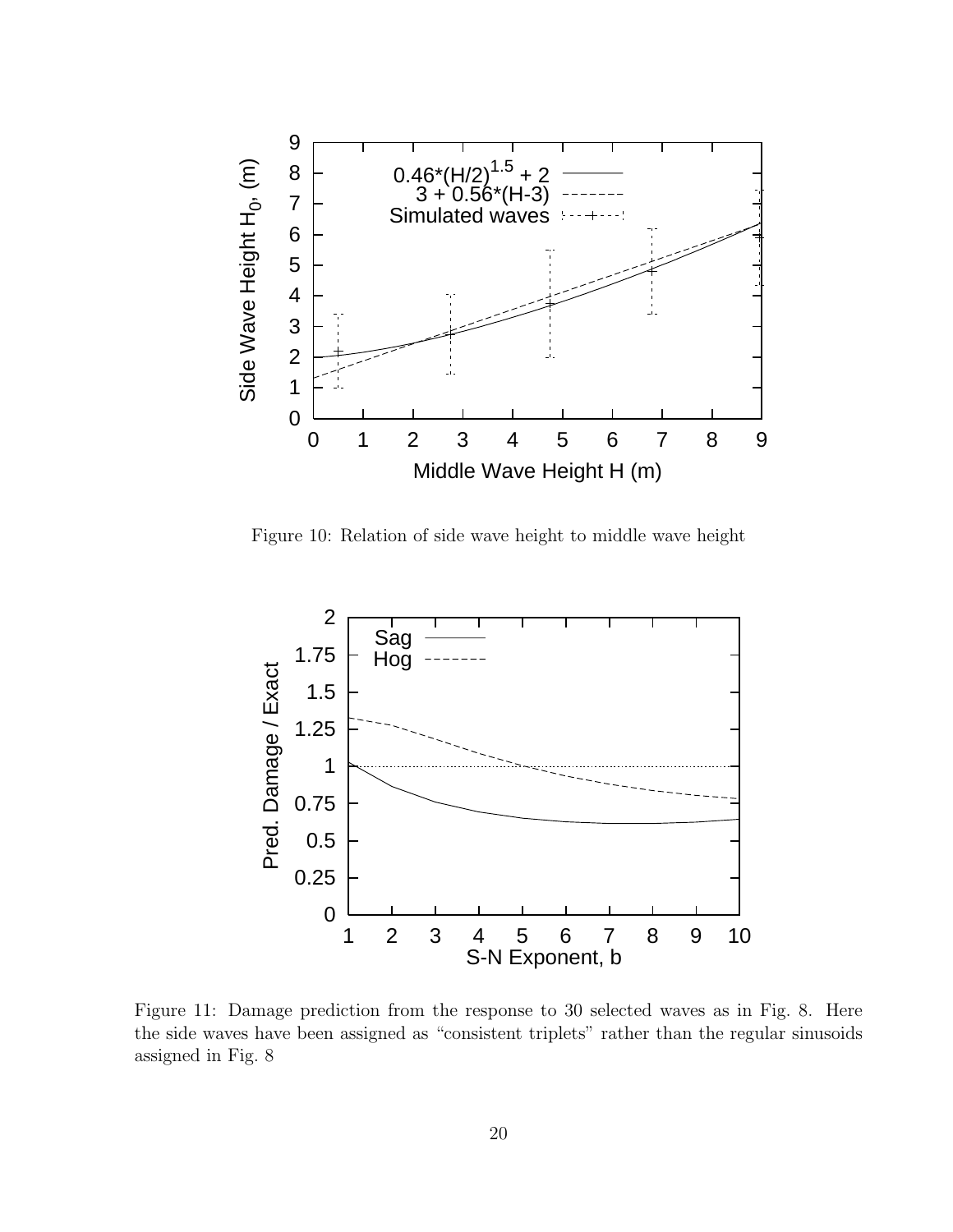

Figure 12: Sag damage prediction from NTF method with 30 triplet waves compared to linear prediction and exact damage



Figure 13: Hog damage prediction from NTF method with 30 triplet waves compared to linear prediction and exact damage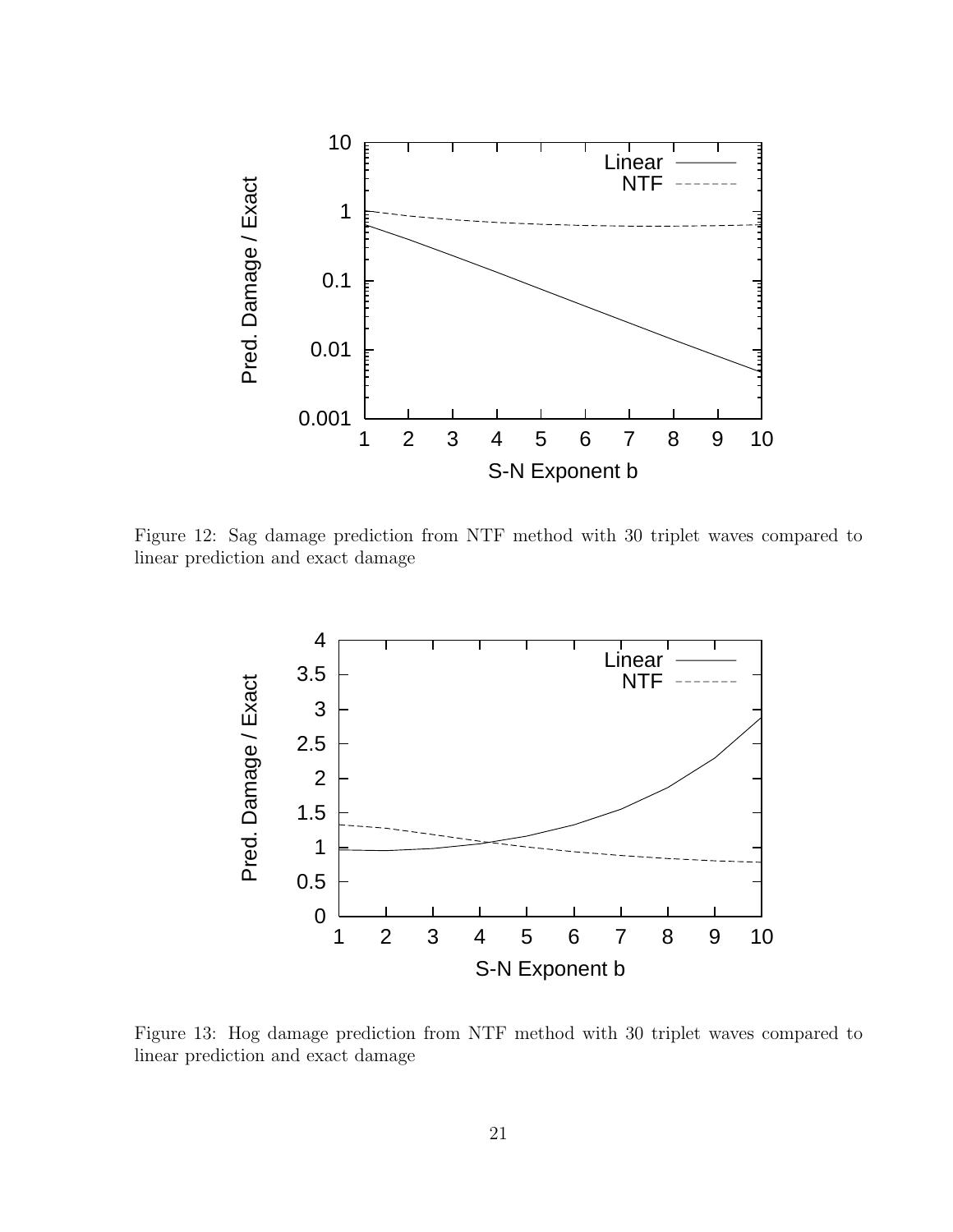

Figure 14: Wave parameters (from quadrature) of the 15 waves in NTF model (Note the largest period for the smallest height not shown, to facilitate comparison with Fig. 7)